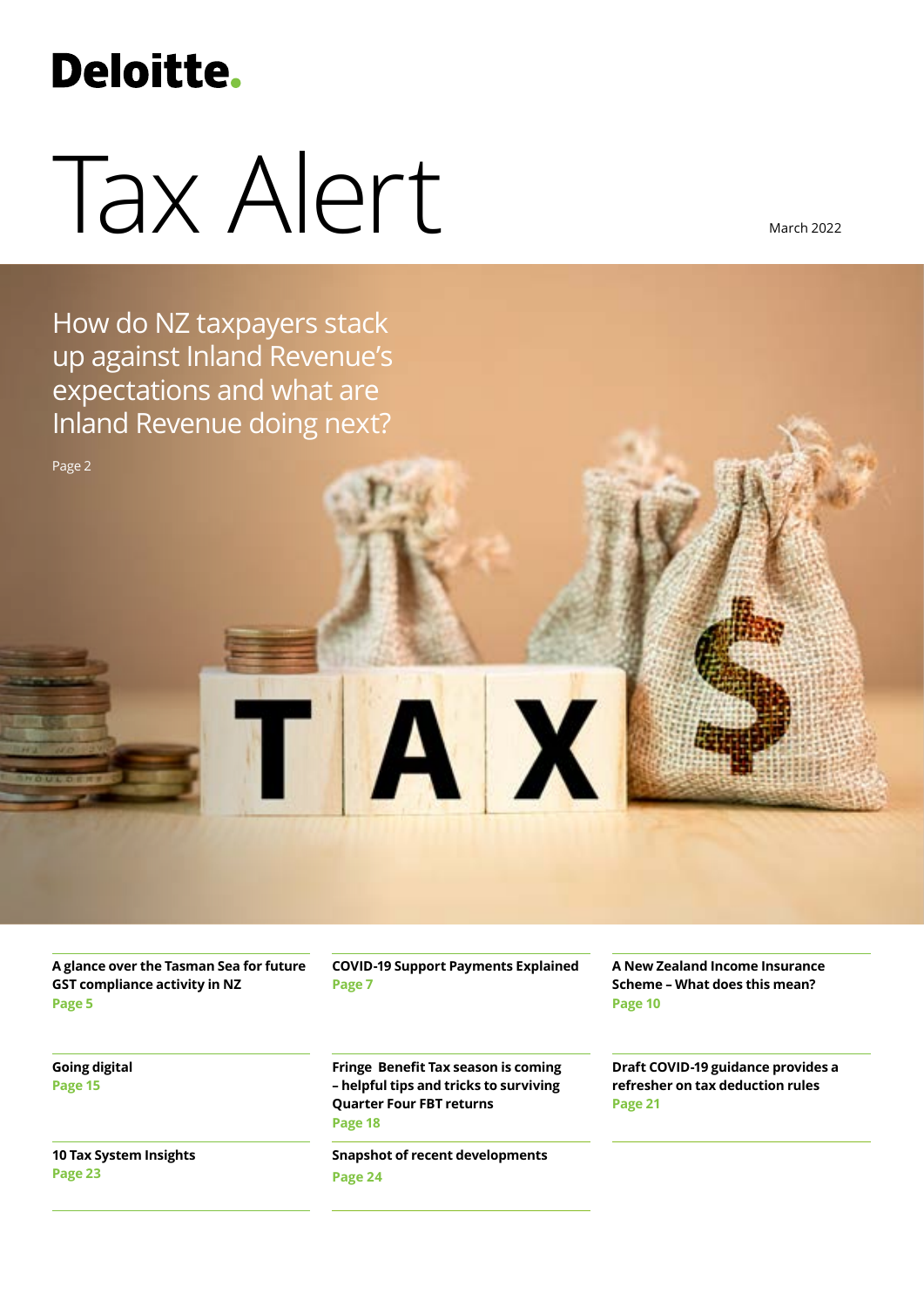# Tax Governance: How do NZ taxpayers stack up against Inland Revenue's expectations and what are Inland Revenue doing next?

By Annamaria Maclean, Jodee Webb and Kirstie Anderson



Our [article](https://www2.deloitte.com/nz/en/pages/tax-alerts/articles/inland-revenue-latest-compliance-campaign.html) on tax governance in the October 2021 edition of Tax Alert highlighted Inland Revenue's renewed focus on tax governance with the launch of their 2021 tax governance campaign. This campaign included sending a questionnaire to a sample of 143 significant enterprise taxpayers on the current state of their tax governance. The results are now in – and it's clear that Inland Revenue aren't stopping there!

We caught up with the Inland Revenue International Revenue Strategy team (IRS) to hear:

- **•** Their feedback and key findings from the first step in their campaign;
- **•** Their next steps in terms of following up with those taxpayers that completed the questionnaire;
- **•** How they are going to include tax governance on their annual risk review programme; and
- **•** Their plans to send the tax governance questionnaire to a broader range of taxpayers.

To sum things up, the general impression is that New Zealand companies are falling

**What did the questionnaire ask?** The Tax Governance Questionnaire asked 10 yes/no questions:

- 1. Does the company have a welldocumented overarching tax strategy?
- 2. Does the CFO or tax manager formally confirm, at least annually, that this strategy is regularly

reviewed, updated where necessary and followed in practice?

- 3. Does the company have an effective tax control framework to manage day-to-day tax risks?
- 4. Has the operation of the tax control framework been tested independently in the last three years?
- 5. In the last three years, have any tax control deficiencies been identified? If yes, have any follow-up actions been taken to remediate those deficiencies?
- 6. Are key internal policies, procedures and controls covering the data collection, analysis, calculation, recording and reporting for tax filing and other tax compliance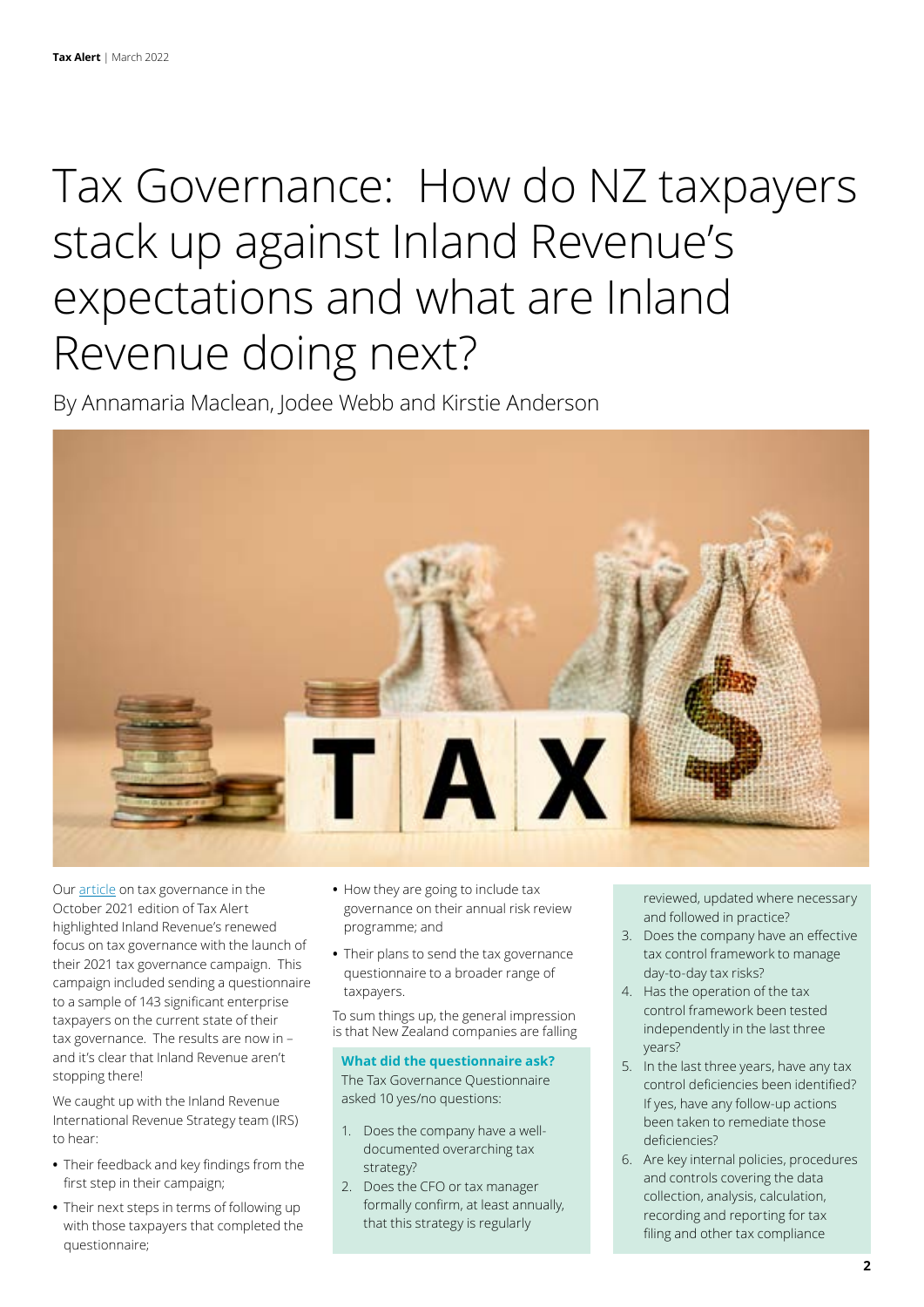requirements, documented and available for examination if required?

- 7. Does a review take place at least annually for changes to accounting policies upon which group financial statements are prepared and all items examined where tax treatment may differ materially from financial accounting treatment?
- 8. Is there a robust process in place for the finance and/or tax teams to stay on top of all relevant changes in tax law and related Inland Revenue guidance?
- 9. Is a process in place to identify significant transactions (including those which need to be reported to the board or relevant board sub-committees) in respect of which external advice and/or binding rulings may be required?
- 10. Does senior management report regularly to the board or relevant board sub-committees on potentially material tax issues or risks?

How would your business answer these questions?

short of expectations when it comes to tax governance. Taxpayers should be following Inland Revenue's lead by progressing their tax governance journey. Further planned Inland Revenue activity in this area is a call to action for most (if not all) large organisations operating in New Zealand.

# **How did the questionnaire respondents stack up?**

- **•** Overall, the responses on the existence and documentation of tax controls **fell short of expectations**, with 55% of all respondents stating that they will do more documentation work on both strategy and their tax control framework.
- **•** While **the majority of respondents had not carried out recent independent testing** of their tax control framework, 100% those who had and who had identified deficiencies as a result, confirmed that the deficiencies had been remedied. This was pleasing to see, but the real issue lies in the level of independent testing – with less than 40% of respondents able to say that this had been done. Inland Revenue would like to see this increased.
- **•** As a generalisation, foreign owned respondents and Big 4 clients generally had a higher level of compliance with the questions on tax strategy. However **high-level governance is still not firmly embedded among significant enterprises in NZ,** with only about 45% of respondents having a welldocumented overarching tax strategy.
- **•** Results were significantly better for the questions on the more operational aspects such as processes for staying on top of tax changes and identifying significant transactions – Inland Revenue reported that **it was pleasing to see tax control processes are well understood and practiced at an operational level, especially in relation to tax return preparation.**
- **•** There appears to be a **good level of board reporting** on tax risk (93% of those surveyed) but **Inland Revenue would expect this to be at 100%** given it is so fundamental to managing an organisation's overall risk.
- **•** The contextual information provided along with the questionnaires was useful to gain further insights and illustrated that a **'one size fits all'** approach to tax governance **would not be suitable.**

#### **What is Inland Revenue doing with this information?**

Inland Revenue has taken the following actions as a result of the questionnaire:

- 1. Put some questionnaire respondents on a watchlist for further action – to be followed up by 30 June 2022.
- 2. For respondents with deficiencies that

need addressing, further action is required and they will be followed up in the coming months.

- 3. Inland Revenue are planning to issue another questionnaire to another sample of taxpayers later this year.
- 4. All those taxpayers subject to an annual risk review will be asked specific tax governance questions as part of their annual risk review in 2022.

The majority of respondents to the questionnaire fall into the first two buckets above, so can expect follow up action from Inland Revenue in the first half of this year.

For taxpayers that weren't part of the 2021 questionnaire campaign, Inland Revenue will be running a further questionnaire towards the end of 2022 which will cover another representative sample. If you missed the first round, then your organisation may well be selected for this next questionnaire – now is the perfect time to start looking at your tax governance to identify any gaps before Inland Revenue do and consider now how you would answer the questionnaire.

# **What does Inland Revenue want to see going forward? Are there any implications for poor tax governance?**

Inland Revenue has developed a four-stage "maturity model", and expect that the overall current state of tax governance is somewhere between "Progressing" and "Established"; noting that the questions asked as part of the campaign were not detailed enough to identify those taxpayers that fell in the *"Aspirational"* category:

| <b>Emerging</b>     | <b>Progressing</b>  | <b>Established</b>      | Aspirational            |
|---------------------|---------------------|-------------------------|-------------------------|
| Certain processes   | Certain process     | Robust processes        | Processes have been     |
| have been used      | improvements        | have been put in        | optimized resulting in  |
| to develop some     | have been initiated | place, resulting in     | a paradigm shift, with  |
| capabilities, but   | but these are not   | a high degree of        | use of new / innovative |
| they continue       | yet systematically  | capability and they are | tools / technology and  |
| to be ad hoc        | implemented and     | institutionalised - on  | transparent reporting   |
| and hence need      | institutionalised   | average Inland Revenue  |                         |
| further significant |                     | expect significant      |                         |
| improvements        |                     | enterprises to cluster  |                         |
|                     |                     | around this level       |                         |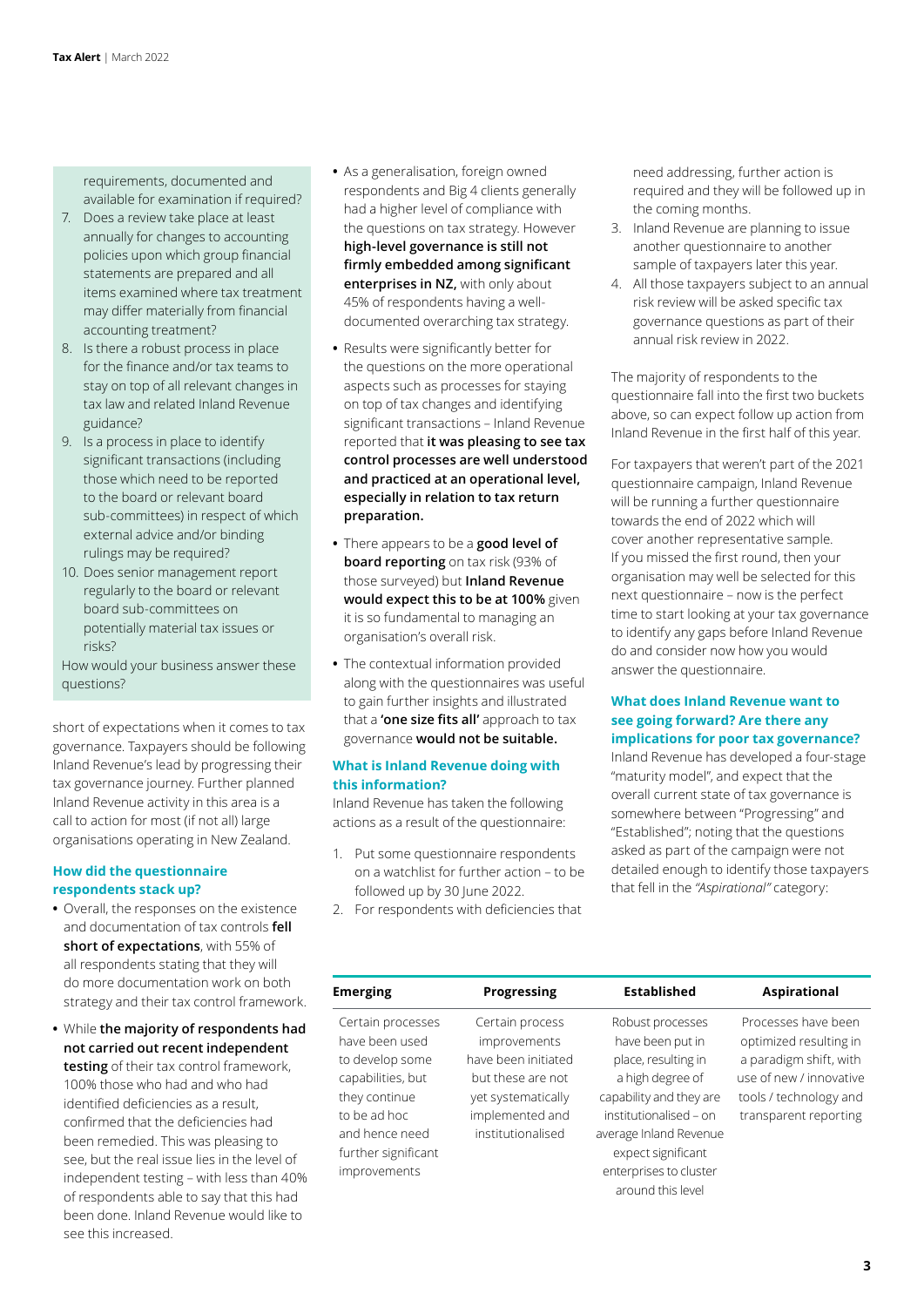# **Process overview**



# **Frameworks Controls & testing Formal tax strategy document Tax control framework Tax management plan Tax risk register Design tax controls Specific tax type reviews Data analytic testing Document tax policies and procedures** RESPOND

Certain processes have been used to develop some capabilities, but they continue to be ad hoc and hence need further significant improvements Certain process improvements have been initiated but these are not yet systematically implemented and institutionalised Robust processes have been put in place, resulting in a high degree of capability and they are institutionalised – on average Inland Revenue expect significant enterprises to cluster around this level. Processes have been optimized resulting in a paradigm shift, with use of new / innovative tools / technology and transparent reporting

Through further activity and engagement with taxpayers in the area of tax governance, Inland Revenue is aiming to shift the majority of the significant enterprise population into "Established". As a result, there will be a large number of taxpayers who will now need to turn their focus to ensuring that robust processes are in place around tax, including tax strategy and documentation of the relevant controls.

The common misconception that there are no implications for non-compliance with proper tax governance procedures should be carefully considered. While there are no penalties imposed for poor tax governance itself, it is a factor that will be taken into consideration by Inland Revenue when determining the frequency of risk reviews/audits and the level of any shortfall penalties on tax reassessments – for example, if you didn't have a robust

tax control framework in place, can you still argue that reasonable care has been taken?

#### **What can you do to prepare?**

Our [October 2021 article](https://www2.deloitte.com/nz/en/pages/tax-alerts/articles/inland-revenue-latest-compliance-campaign.html) set out our recommended approach to strengthening your tax governance framework, using an "Assess, Respond, Monitor" cycle:

The actions outlined above are examples of steps that can be taken to progress your organisation's tax governance and are in line with Inland Revenue's expectations to help take your business from "Emerging" to "Established" on their maturity model.

It is important to note though that a 'one size fits all' doesn't lend itself to tax governance – it is important to ensure that policies and documentation are fit for purpose and specific to the New Zealand business to ensure they achieve the objective of managing business risk. Tax strategies should align with the overall strategic objectives of the business, and controls and testing should be focused in the right areas.

We can help in various ways at each of the phases in your tax governance journey indicated in the chart above. If you would like to discuss tax governance further or are interested in running a risk assessment workshop to get things started, please get in touch.

#### **Contact**



**Annamaria Maclean Partner** Tel: +64 9 303 0782 Email: anmaclean@deloitte.co.nz



**Jodee Webb Director** Tel: +64 4 470 3561 Email: jowebb@deloitte.co.nz



**Kirstie Anderson Associate Director** Tel: +64 9 303 0793 Email: kirstanderson@deloitte.co.nz

# **MONITOR**

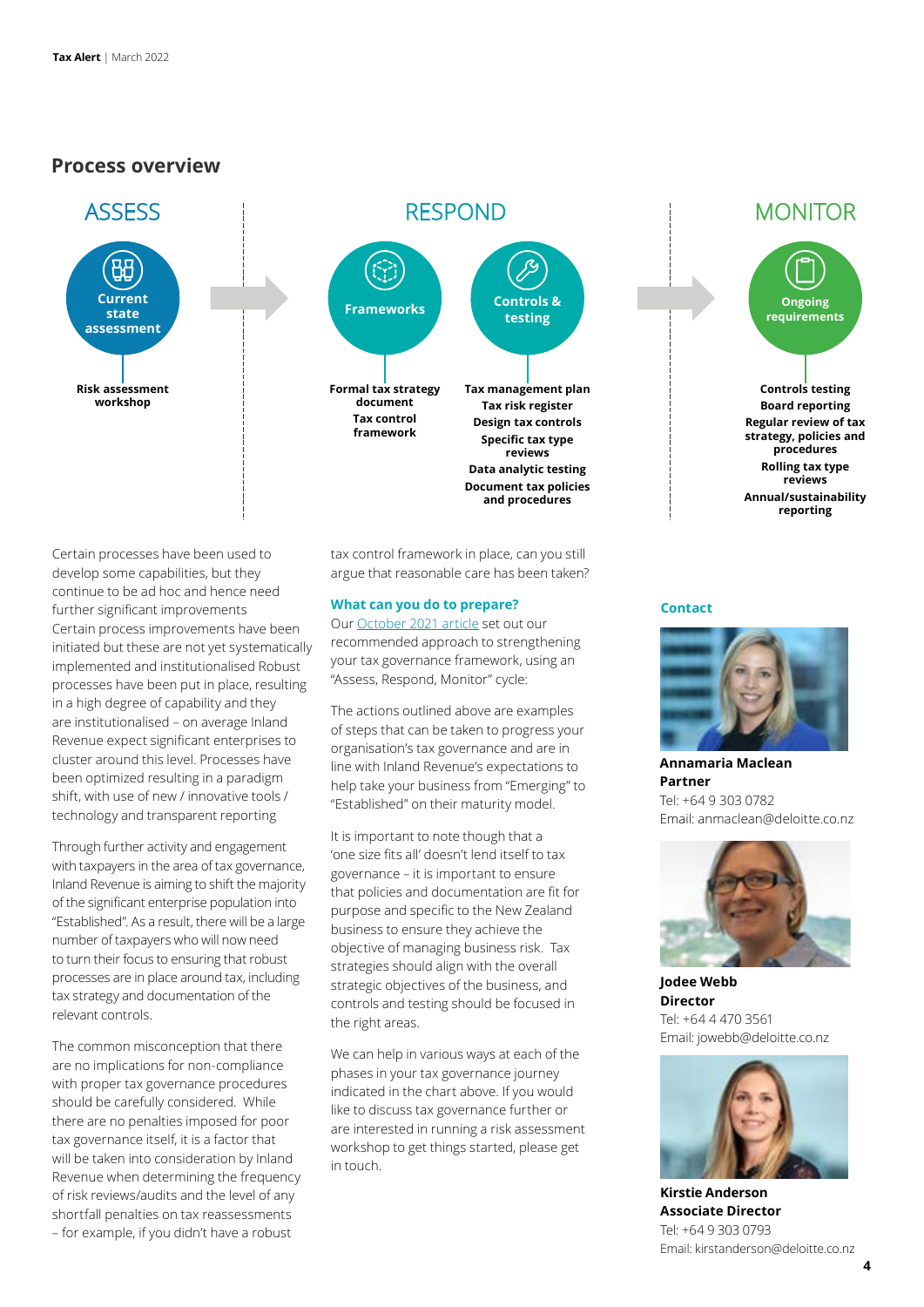# A glance over the Tasman Sea for future GST compliance activity in NZ

By Jeanne du Buisson and Mirei Yahagi



Sometimes pausing and looking at what our neighbours across the ditch do things differently to New Zealand can give us an idea of what's in store for the future. In February, the Australian Taxation Office (ATO) published the [GST](https://www.ato.gov.au/About-ATO/Commitments-and-reporting/In-detail/GST-administration/GST-administration-annual-performance-report-2020-21/)  [administration annual performance](https://www.ato.gov.au/About-ATO/Commitments-and-reporting/In-detail/GST-administration/GST-administration-annual-performance-report-2020-21/)  [report 2020-2021.](https://www.ato.gov.au/About-ATO/Commitments-and-reporting/In-detail/GST-administration/GST-administration-annual-performance-report-2020-21/) The report addresses specific areas of ATO's GST compliance activity and should be noted by New Zealand taxpayers, particularly as ATO contributes to the development of the GST toolkit for many Asia Pacific countries.

# **Reducing the GST Gap**

ATO's net GST gap calculated for 2019- 20 is estimated to be 7.8%, resulting in the ATO receiving over 92% of the GST revenue that was expected to be collected, the bulk of which was collected voluntarily. The result of the favourable tax performance is largely due to ATO using technology and data to drive voluntary compliance. As ATO is one of the most

digitalised revenue authorities in the world, they have focused on their GST risk model initiative in the last 12 months.

The project has provided efficiencies and improved accuracy, resulting in a 21% increase in GST collections and a 6% decrease in costs associated with collecting GST. For ATO, the cost to collect AUD\$100 of GST is AUD\$0.71 in 2021-21, which is a significant drop from AUD\$0.92 in 2019–20. For Inland Revenue, the same metric isn't measured, but to give you a rough idea, the average cost of processing GST returns in New Zealand was \$1.86 in 2020-21.

Below are some of the initiatives that ATO has focused on to improve the GST gap.

#### **GST Risk Model project**

As part of their initiatives, ATO focuses on continuing to modernise and improve the capability to manage GST compliance risks, with contemporary risk models to mitigate the following:

- **•** Not meeting the 4 pillars of tax compliance – registration, lodgement, payment, and correct reporting.
- **•** Industry and structural risks real property transactions, financial services, and insurance, refund integrity, international and cross-border, and evasion.

The initiative also sees ATO using analytical risk models to detect suspect refunds and under-reporting of GST, resulting in raising AUD\$509 million from compliance activities, significantly exceeding the target of AUD\$284 million. In addition, ATO has also checked whether taxpayers are correctly registered which then detects and deters GST refund fraud in the community by gathering intelligence. In the past year, ATO has checked more than 22,900 GST registrations, resulting in 12% of these being cancelled and more than 360 enterprises being referred for further investigation.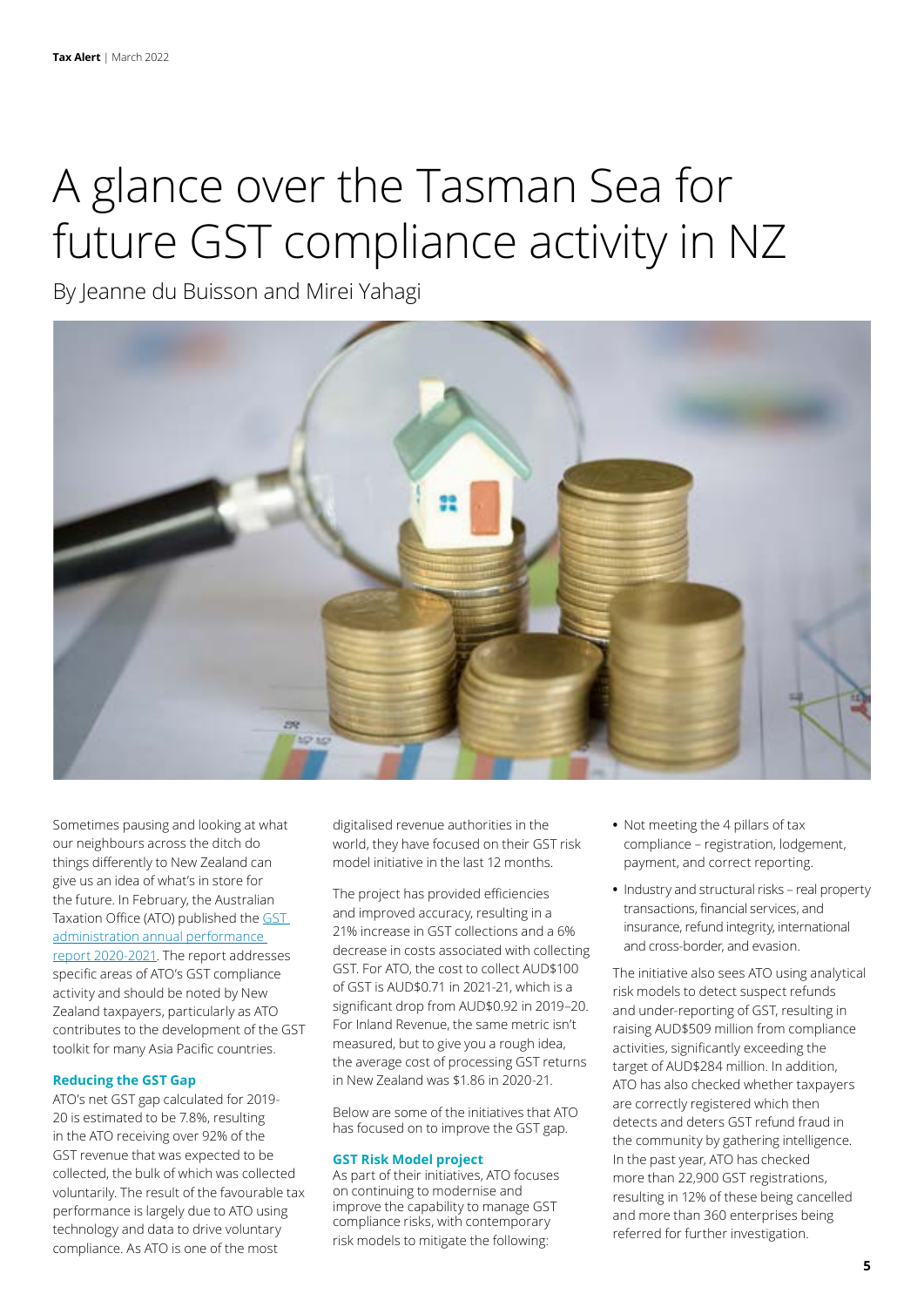

#### **Top 100 and Top 1000 Programs**

The report also outlines how ATO engages with Top 100 and Top 1000 multinational businesses for GST assurance reviews. They apply the GST Analytical Tool (GAT) to the top 100 and top 1000 GST assurance reviews which provides a strategic, top-down view of a taxpayer's GST performance. It is used to identify and understand key variances between accounting figures reported in audited financial statements and GST reported in their returns.

ATO encourages taxpayers to embed the GAT in their governance framework as it provides a check as to their GST outcomes. ATO notes that taxpayers have found benefits in applying the GAT to their systems, and they have subsequently picked up issues and made changes to improve correct GST reporting.

Along with the GAT, ATO also continues to review the following important elements from the top 100 and top 1000 taxpayers in the taxable supply industry:

- **•** GST governance
- **•** Determining the extent of creditable purpose
- **•** Reduced input tax credits
- **•** Reverse charges
- **•** Correct reporting

Through improved GST governance, and the taxpayers undertaking more regular and robust data and transaction testing, ATO expects to see fewer inadvertent pre-lodgement system errors.

For more details on ATO's Top 100 program, please refer to the article written by Deloitte Australia [here](https://www.taxathand.com/article/22861/Australia/2022/Top-100-taxpayers-Future-engagement-with-ATO-after-initial-GST-assurance-review).

#### **Relevance to New Zealand taxpayers**

Inland Revenue's recent Business Transformation project has meant that their systems are more resilient and able to handle larger data sets and transactions than previously. Along with their new systems and more automated process, the compliance teams are using more data analytics to screen GST returns and refunds.

The evolving use of analytic reviews and the increased use of these tools by Inland Revenue has enabled businesses, assisted by their advisors, to gain more visibility and control over their indirect tax profile and compliance processes.

Because of the increased analytics capability, there will be a greater focus on using data to identify the high-risk areas and industries, one example being real estate agents - this is further explained in our [May 2021 article.](https://www2.deloitte.com/nz/en/pages/tax-alerts/articles/data-analytics-inland-revenue-loves-it.html) This approach could easily be rolled out for any other industry that Inland Revenue identifies as being an area of concern. Accordingly, all taxpayers should be thinking about the insight that data analytics will give Inland Revenue into the tax they pay and their tax compliance processes.

#### **Next steps**

We encourage anyone in the industries mentioned above, or who cannot recall the last time they refreshed their GST governance to consider having a GST review. Deloitte has developed a software solution, the GST Analytics review, which uses a proven methodology that is constantly evolving to keep up with the latest market and technology developments. Our methodology involves a detailed interrogation of accounting systems to provide comfort that transactions have been treated correctly from a GST perspective, identify specific risk areas and highlight opportunities for GST savings.

Identifying areas of GST risk and opportunities now means that you can take control of reviewing your indirect tax implications before Inland Revenue's refined data analytics can undertake a review or audit.

Please reach out to your usual Deloitte advisor if you wish to discuss the GST Analytics tool or understand more about how we can help you gain visibility and control over your tax profile and compliance processes.

#### **Contact**



**Jeanne du Buisson Director**  Tel: +64 9 303 0805 Email: jedubuisson@deloitte.co.nz



**Mirei Yahagi Consultant** Tel: +64 9 953 6130 Email: miyahagi@deloitte.co.nz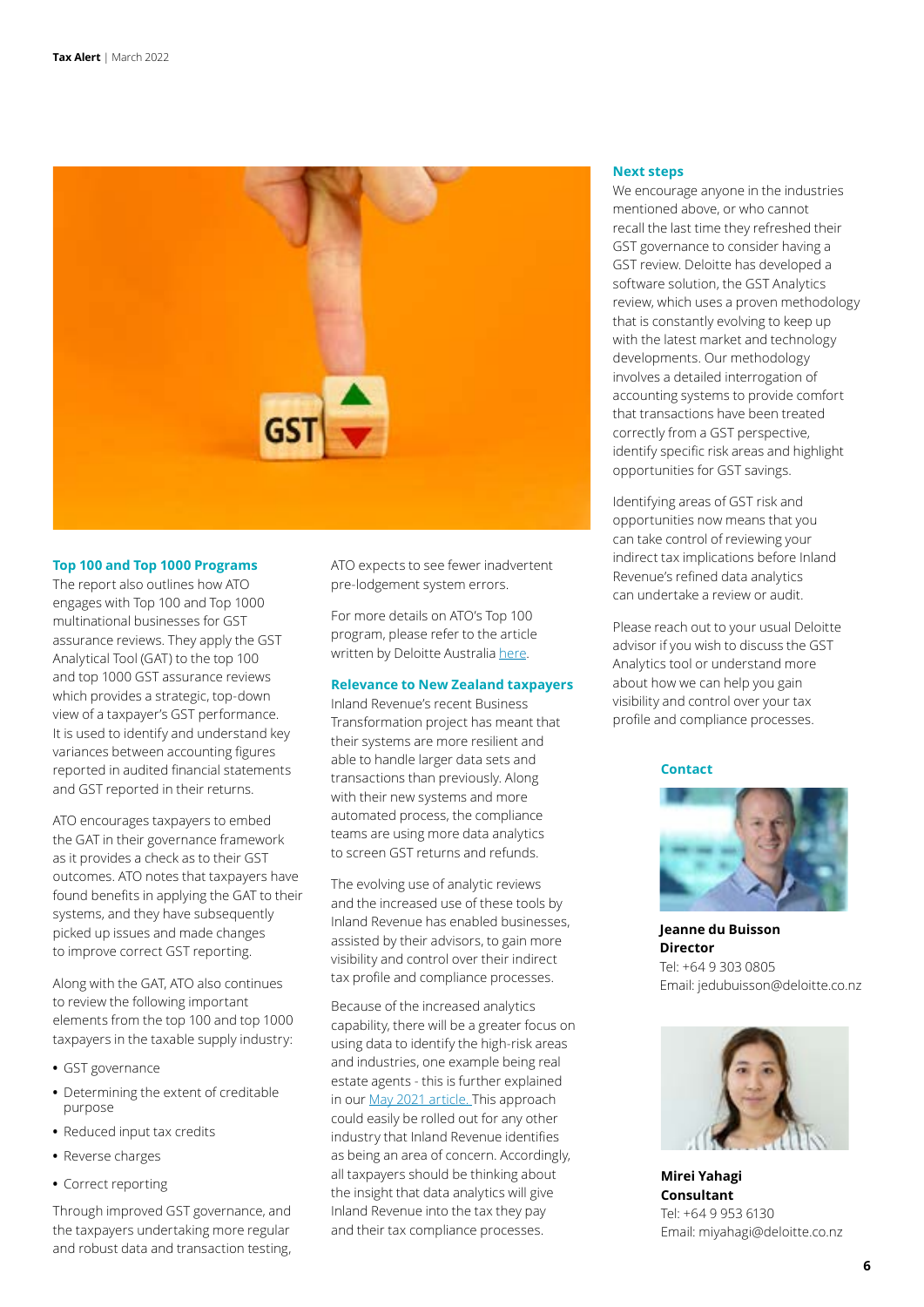# COVID-19 Support Payments Explained

By Robyn Walker



The COVID-19 Protection Framework Red Setting encourages workers to work from home where possible and also requires self-isolation in a number of circumstances. Anyone who has visited a city centre since late January 2022 will be able to attest that they are quieter than normal and impacting businesses that rely on foot traffic. While the ability to get a coffee without queuing or a seat in any restaurant without a booking is a bonus for those who are out spending, the reality is that it is unsustainable for the businesses. As a consequence, the Government has announced a new round of business support for businesses that have suffered a 40% or greater reduction in revenue. Rather than a new wage subsidy, the [COVID-19 Support Payment](https://www.ird.govt.nz/covid-19/business-and-organisations/covid-19-support-payment)  (CSP) is in essence a new version of the Resurgence Support Payment that many businesses will be familiar with.

#### **What is available**

Eligible businesses will be entitled to a payment of \$4,000, plus \$400 per full-time equivalent worker (up to 50 FTEs), each fortnight for six weeks. The relevant eligibility criteria will need to be met for each of the three payments. The maximum entitlement will therefore be \$72,000, or \$24,000 per payment for an employer with 50 or more employees.

For businesses with low revenue, the amount of the CSP is capped at eight times the actual decline in revenue.

The CSP can be used to cover business expenses. GST registered recipients will need to return GST on the amount of CSP received but will be able to claim back GST input tax as the money is applied to business expenses.

#### **What are the eligibility criteria**

Businesses who have faced a 40% reduction in revenue as a result of either the presence of COVID-19, public health measures to reduce the spread of COVID-19 or businesses circumstances that are reasonably likely to be as a consequence of COVID-19 could be eligible. There are several options to calculate the revenue loss and this is explained below.

Other criteria to be aware of include:

The business must have been operating since at least 16 January 2022;

- **•** The business must be viable and ongoing;
- **•** All reasonably practical steps must have been taken to minimise the decline in revenue;
- **•** C[OVID-19 Vaccine Certificate requirements](https://www.legislation.govt.nz/regulation/public/2021/0386/latest/LMS563461.html) must have been complied with;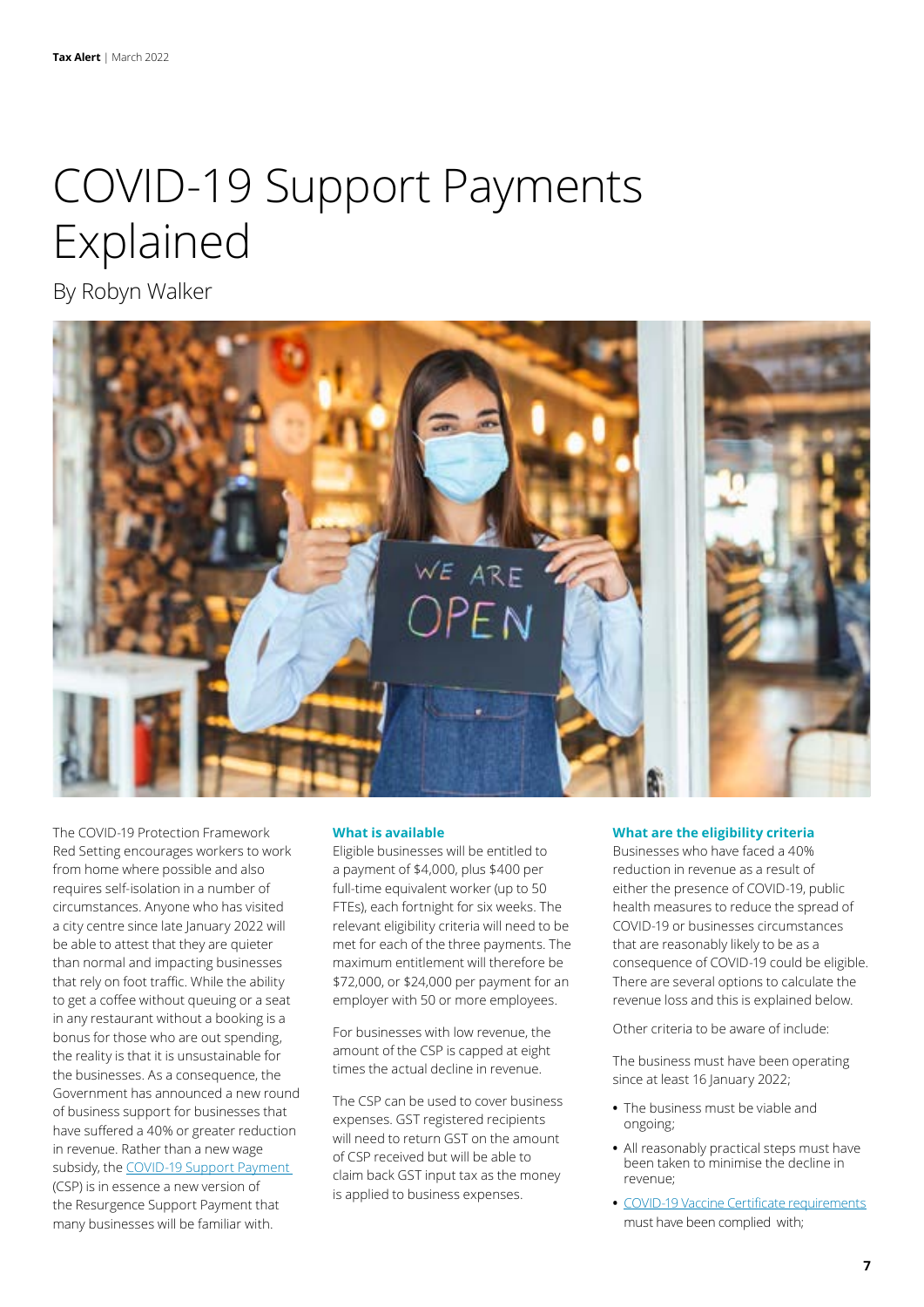- **•** For the first tranche of the CSP, an application can't have been made for the [Ministry of Culture and Heritage Grant](http://Ministry of Culture and Heritage Grant for Self-Employed Individuals)  [for Self-Employed Individuals](http://Ministry of Culture and Heritage Grant for Self-Employed Individuals) (as this provides separate grant funding for the arts, culture and heritage sector);
- **•** Commonly owned groups have specific rules for calculating the revenue drop, but in summary, the whole commonly owned group must have suffered a 40% revenue drop, and each business within the commonly owned group that has had a stand-alone 40% revenue drop can make a separate claim.

It is important to note that businesses that are able to operate under the Red setting of the COVID-19 Protection Framework but have chosen to close temporarily without taking all reasonably practical steps to minimise revenue loss will not be eligible.

A full list of eligibility criteria is available [here](https://www.ird.govt.nz/covid-19/business-and-organisations/covid-19-support-payment/eligibility-for-the-csp).

#### **How to determine a revenue drop**

The key issue for businesses will be to understand how to calculate whether the 40% revenue drop has been satisfied, and this is where it can start to get complicated.

There are two key numbers a business must establish:

- 1. Revenue for a continuous 7-day period starting on or after 16 February 2022 (an end date has not yet been set, nor has the revenue loss period for the second or third payments)
- 2. Revenue for a "typical" 7-day period in a six-week comparison period; either:
	- a. 5 January 2021-15 February 2021; or
	- b. 5 January 2022-15 February 2022

"Typical" revenue is revenue that a business has earned during a 7-day period that is considered to be normal or representative of the businesses' revenue. When determining typical revenue, businesses can apply a degree of pragmatism (ensuring it is documented); for example, revenue can be averaged over the 6-week period and a 7-day period chosen which is closest to the average revenue, or periods where there is no trading can be excluded (for example, the business was closed over the holiday period or for public holidays). Similarly, thought should be given to how events, such as school holidays or Christmas closedowns, influence "typical" revenue in the comparison period. The calendars below outline some events to be aware of when determining what may be the most appropriate comparison period.

| Monday                                       | Tuesday         | Wednesday       | Thursday        | Friday          | Saturday        | Sunday                                                                                                |
|----------------------------------------------|-----------------|-----------------|-----------------|-----------------|-----------------|-------------------------------------------------------------------------------------------------------|
| January 2021                                 |                 |                 |                 |                 |                 |                                                                                                       |
|                                              | 5               | 6               | $\overline{7}$  | 8               | 9               | 10                                                                                                    |
|                                              | School holidays | School holidays | School holidays | School holidays | School holidays | School holidays                                                                                       |
| 11                                           | 12              | 13              | 14              | 15              | 16              | 17                                                                                                    |
| School holidays                              | School holidays | School holidays | School holidays | School holidays | School holidays | School holidays                                                                                       |
| 18                                           | 19              | 20              | 21              | 22              | 23              | 24                                                                                                    |
| School holidays                              | School holidays | School holidays | School holidays | School holidays | School holidays | School holidays                                                                                       |
| 25                                           | 26              | 27              | 28              | 29              | 30              | 31                                                                                                    |
| School holidays<br>Wellington<br>Anniversary | School holidays | School holidays | School holidays | School holidays | School holidays | School holidays                                                                                       |
| February 2021                                |                 |                 |                 |                 |                 |                                                                                                       |
| 1                                            | $\overline{2}$  | 3               | $\overline{4}$  | 5               | 6               | $\overline{7}$                                                                                        |
| Auckland/Nelson<br>Anniversary               |                 |                 |                 |                 | Waitangi Day    |                                                                                                       |
| 8                                            | 9               | 10              | 11              | 12              | 13              | 14                                                                                                    |
| Waitangi Day                                 |                 |                 |                 |                 |                 | Change in Alert<br>Level at 11:59pm -<br>Auckland moves to<br>Level 3, rest of NZ<br>moves to Level 2 |
| 15                                           |                 |                 |                 |                 |                 |                                                                                                       |

Heightened Alert Level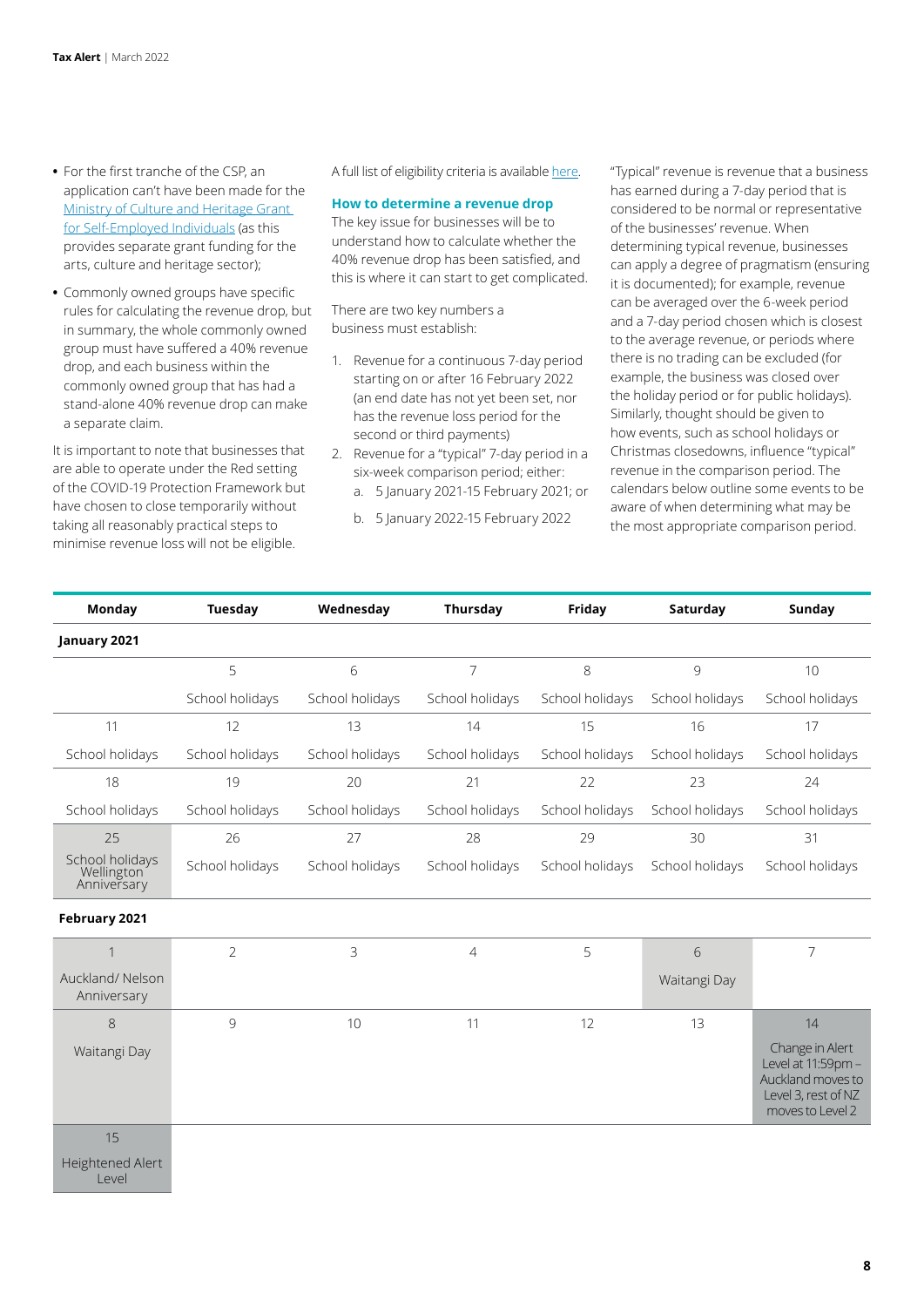| <b>Monday</b>                                                   | <b>Tuesday</b>                                   | Wednesday                      | Thursday                       | Friday                         | Saturday                       | <b>Sunday</b>                                               |
|-----------------------------------------------------------------|--------------------------------------------------|--------------------------------|--------------------------------|--------------------------------|--------------------------------|-------------------------------------------------------------|
| January 2022                                                    |                                                  |                                |                                |                                |                                |                                                             |
|                                                                 |                                                  | 5                              | 5                              | $\overline{7}$                 | 8                              | 9                                                           |
|                                                                 |                                                  | School holidays                | School holidays                | School holidays                | School holidays                | School holidays                                             |
| 10                                                              | 11                                               | 12                             | 13                             | 14                             | 15                             | 16                                                          |
| School holidays                                                 | School holidays                                  | School holidays                | School holidays                | School holidays                | School holidays                | School holidays                                             |
| 17                                                              | 18                                               | 19                             | 20                             | 21                             | 22                             | 23                                                          |
| School holidays                                                 | School holidays                                  | School holidays                | School holidays                | School holidays                | School holidays                | School holidays<br>Change to "Red<br>Phase 1" at<br>11:59pm |
| 24                                                              | 25                                               | 26                             | 27                             | 28                             | 29                             | 30                                                          |
| School holidays<br>Wellington<br>Anniversary Day<br>Red Phase 1 | School holidays<br>Red Phase 1                   | School holidays<br>Red Phase 1 | School holidays<br>Red Phase 1 | School holidays<br>Red Phase 1 | School holidays<br>Red Phase 1 | School holidays<br>Red Phase 1                              |
| February 2022                                                   |                                                  |                                |                                |                                |                                |                                                             |
| 31                                                              | 1                                                | $\overline{2}$                 | 3                              | $\overline{4}$                 | 5                              | 6                                                           |
| Auckland / Nelson<br>Anniversary Day<br>Red Phase 1             | Red Phase 1                                      | Red Phase 1                    | Red Phase 1                    | Red Phase 1                    | Red Phase 1                    | Waitangi Day Red<br>Phase 1                                 |
| $\overline{7}$                                                  | 8                                                | 9                              | 10                             | 11                             | 12                             | 13                                                          |
| Waitangi Day<br>Observed Red<br>Phase 1                         | Red Phase 1                                      | Red Phase 1                    | Red Phase 1                    | Red Phase 1                    | Red Phase 1                    | Red Phase 1                                                 |
| 14                                                              | 15                                               |                                |                                |                                |                                |                                                             |
| Red Phase 1                                                     | Red Phase 1<br>Move to Red Phase<br>2 at 11:59pm |                                |                                |                                |                                |                                                             |

When calculating revenue, this is straightforward for a business with daily sales. For businesses that invoice clients periodically, revenue should be determined by evaluating the activities the businesses carry out that they then bill clients for. Any passive income, including interest, dividends and all forms of commercial and residential rent are excluded from revenue calculations.

# **How to apply**

Inland Revenue is once again administering the scheme through the [myIR system.](https://www.ird.govt.nz/covid-19/business-and-organisations/covid-19-support-payment/apply-for-the-covid-19-support-payment) Due to changes to how the revenue loss calculation is to be determined, there are different application dates. Businesses who are comparing revenue to 5 January – 15 February 2022 were able to start applying from 28 February 2022; those businesses who are wanting to compare revenue to the same dates in 2021 will be unable

to apply until around Monday 14 March (this date may move forward depending on the time required for Inland Revenue to make necessary systems changes).

Applications will be open for at least six weeks.

Each of the three payments will need to be applied for separately, with a continued 40 percent reduction in revenue being required for each payment.

#### **Other business support**

The Government has also announced some improvements to the Small Business Cashflow Loan Scheme. Businesses will be eligible to draw down an additional \$10,000 and there will be more favourable no-interest periods.

The Leave Support Scheme and Short-Term Absence Payment also remain available to support businesses whose employees are

unable to work from home. You can read more about this business support [here.](https://www2.deloitte.com/nz/en/pages/tax-alerts/articles/isolating-staff-drive-entitlements-for-leave-support-scheme-and-short-term-absence-payment.html)

For more information about any of these topics, please contact your usual Deloitte advisor.

#### **Contact**



**Robyn Walker Partner** Tel: +64 4 470 3615 Email: robwalker@deloitte.co.nz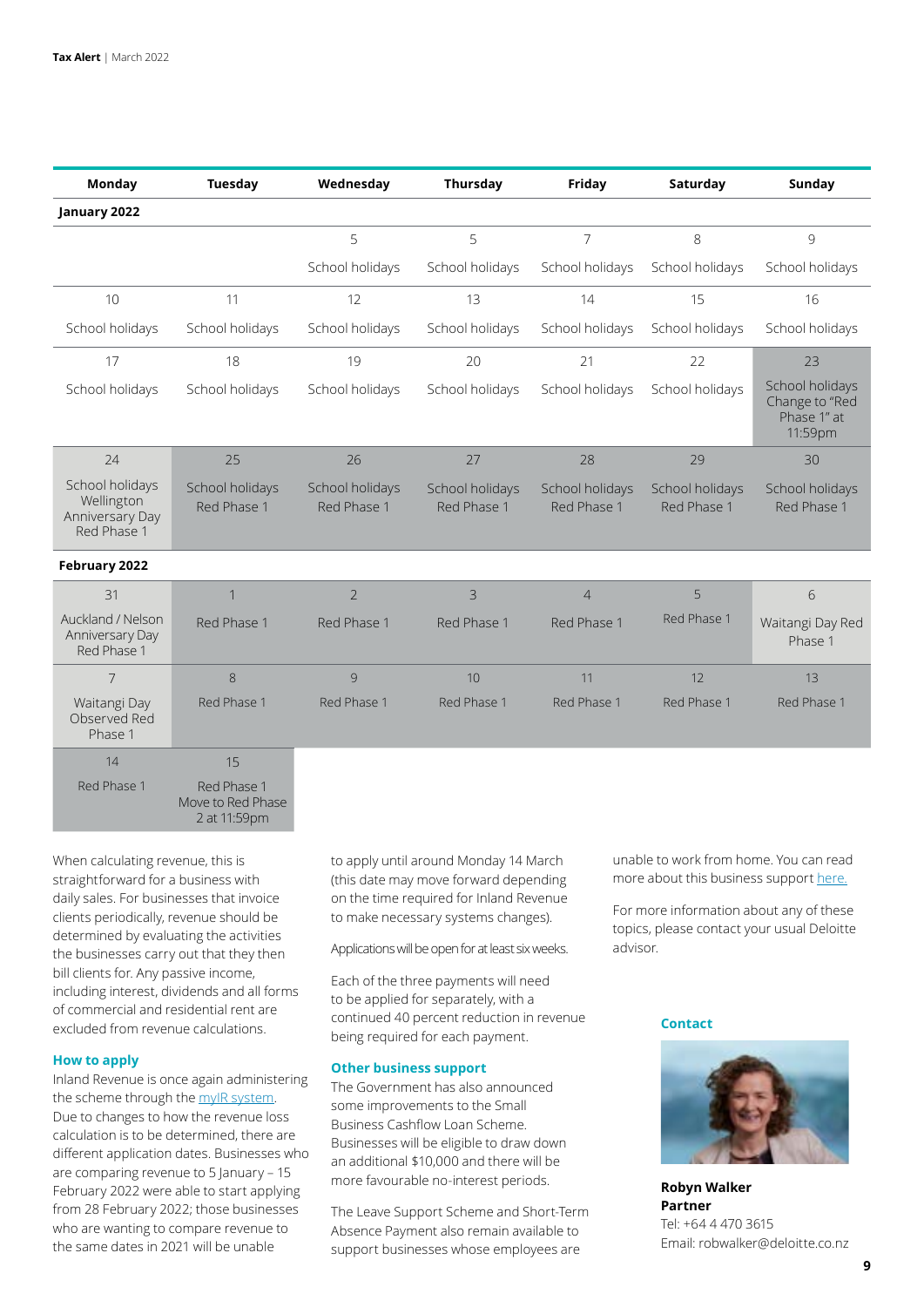# A New Zealand Income Insurance Scheme – What does this mean?

By Robyn Walker



The Labour Party has had an interest in reforming redundancy laws for a number of years, and the latest step toward this is a proposal to introduce a compulsory national insurance scheme. If implemented, the scheme will provide workers with an income substitute if they are made redundant or are unable to work on medical grounds. Comments on the proposals are open until 26 April 2022 and it's important that all workers (including contractors and self-employed persons) and employers understand the breadth of proposals and take the opportunity to provide input.

Indications are that the scheme could take effect from 2023, which is an ambitious timetable considering the fundamental changes to employment relations that are proposed.

A copy of the discussion document summary is available [here](https://www.mbie.govt.nz/dmsdocument/18669-a-new-zealand-income-insurance-scheme-summary-booklet) and the detailed discussion document is available [here.](https://www.mbie.govt.nz/dmsdocument/18666-a-new-zealand-income-insurance-scheme-a-discussion-document)

#### **What is the proposal?**

At its simplest, the proposal is for employees and employers to both contribute 1.39% (or 2.77% total, noting there is some rounding) of all earnings from employment to the income insurance scheme. In return, employees will receive:

- 1. A requirement to have 4-weeks' notice of redundancy;
- 2. An additional 4-weeks' pay, at 80% from the employer (this is called a 'bridging payment');
- 3. Up to 6 months' pay, on up to 80% of normal earnings (subject to a cap). There is the possibility of the 6 months being extended. However, there is an expectation that the individual will be actively seeking work and must take any suitable job offered on equal or

better terms from the position they were made redundant from.

Employees will be insured against displacement (i.e. redundancy) and also loss of work for health conditions or disabilities. Of the 2.77% total levy, displacement makes up 1.42% and health conditions and disability make up 1.36% (again, there is a rounding issue).

The levy will have a maximum earnings cap, initially set at \$130,911. This means that employees and employers will both potentially be contributing up to \$1,819.66 annually to the scheme. The level of contributions could quickly add up to a large amount over a worker's life. For employers, having up to 1.39% added to the existing wage bill may sound immaterial, but could put a strain on businesses facing a range of increasing costs. To put this in perspective,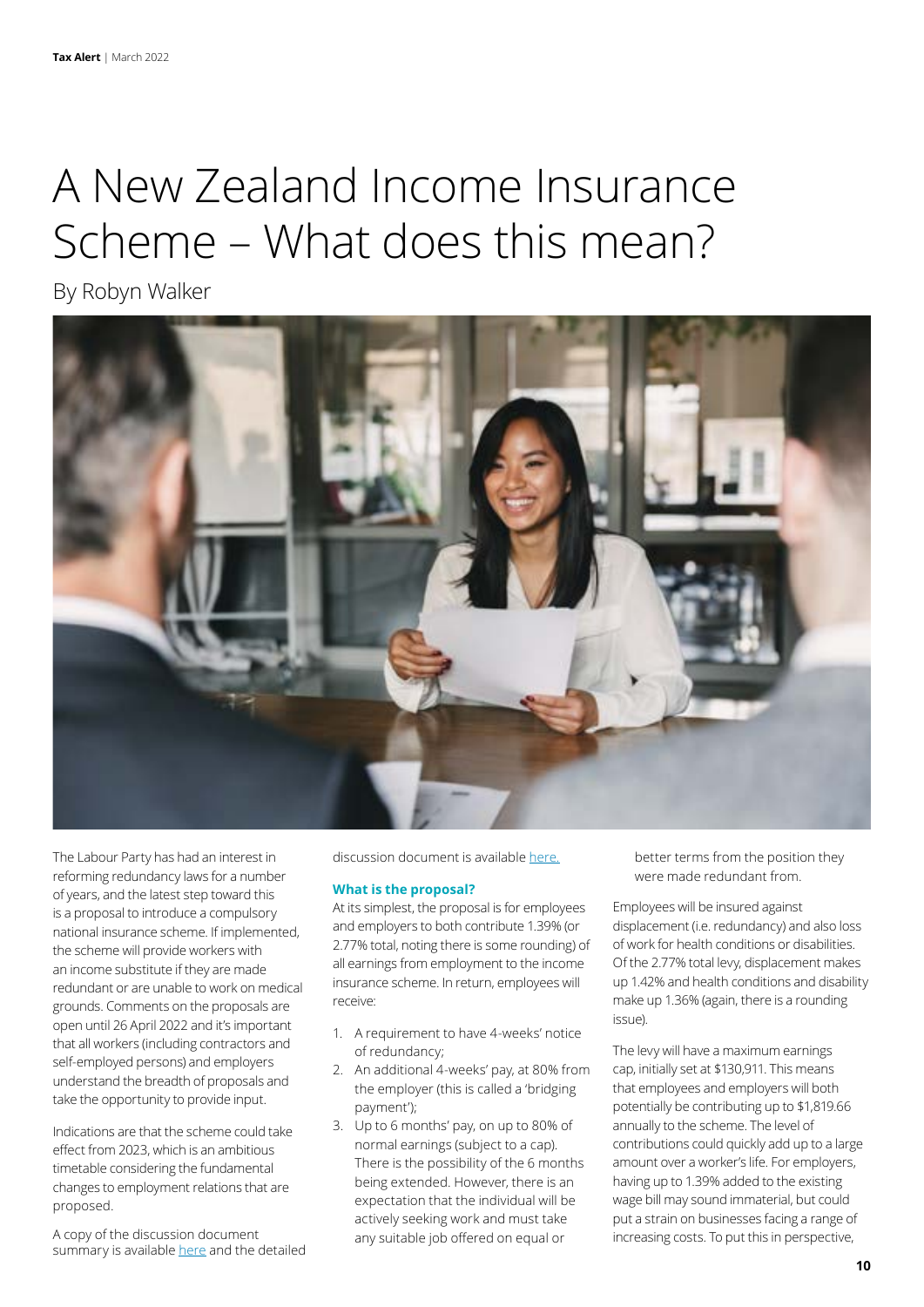

At its simplest, the proposal is for employees and employers to both contribute 1.39% (or 2.77% total, noting there is some rounding) of all earnings from employment to the income insurance scheme.

the discussion document notes: "New Zealand has around 135,000 businesses with 1 to 19 employees (which are classed as small businesses). The median annual earnings for each worker of businesses of this size are \$51,561. Assuming a business has 19 workers who are each earning \$51,561, the levy cost to that business would be \$13,617 per year (before deductions e.g. GST). The cost of a four-week bridging payment for a business making a medium income earner redundant would be around \$3,400."

The scheme will be administered by the Accident Compensation Corporation (ACC) given the similarities with the existing ACC scheme and the efficiencies that can create. Employee levies are expected to be collected by Inland Revenue as an additional deduction in PAYE returns.

#### **Where did this come from?**

The proposals have come from The Future of Work Tripartite Forum, which is a partnership between the Government, Business New Zealand and the New Zealand Council of Trade Unions. The proposals are essentially an alternative option to wider reforms of redundancy laws proposed in a [2008](https://thehub.swa.govt.nz/assets/documents/Report%20of%20the%20Public%20Advisory%20Group%20on%20Restructuring%20and%20Redundancy.pdf)  [report](https://thehub.swa.govt.nz/assets/documents/Report%20of%20the%20Public%20Advisory%20Group%20on%20Restructuring%20and%20Redundancy.pdf) which recommended compulsory redundancy payments based on length of service. Budget 2021 made reference to the work being undertaken, with the Minister of Finance's [Budget Speech](https://www.treasury.govt.nz/sites/default/files/2021-05/b21-speech.pdf) noting:

*"We have also learned lessons from COVID-19. One of those is that, just as occurred after the Canterbury Earthquakes and GFC, the Government found itself having to put in place ad-hoc measures to protect the incomes of New Zealanders who had lost their jobs. We did this with the COVID-19 Income Relief Payment. At the urging of Business NZ and the Council* 

*of Trade Unions we have committed to the development of a Social Unemployment Insurance scheme. Many countries around the world have such a scheme. We are investigating an ACC-style scheme that would provide 80 percent of income for a fixed period of time, with minimum and maximum caps, linked to training opportunities. This proposal is being developed by a tripartite working group with Business NZ and the CTU, and public consultation will occur later in the year."*

Since Budget 2021, the proposal has developed and expanded in its breadth to incorporate medical cover.

Part of the rationale for the proposals is that providing insurance cover to displaced workers will ensure they have the opportunity to consider what they want for their next role without the financial pressure which might otherwise lead them to take the first available job, even if it pays less (this is a concept referred to as "wage scarring").

Most other OECD countries operate some form of insurance scheme, with New Zealand being an outlier, along with Australia. It is noted in the discussion document that Governments can provide insurance more efficiently than the private insurance market.

#### **The detail**

The proposals are set out in a 178-page [discussion document](https://www.mbie.govt.nz/dmsdocument/18666-a-new-zealand-income-insurance-scheme-a-discussion-document), the length provides an indication of the complexity within its pages. The terms for each type of cover are similar but slightly different. Set out below are some of the key proposals: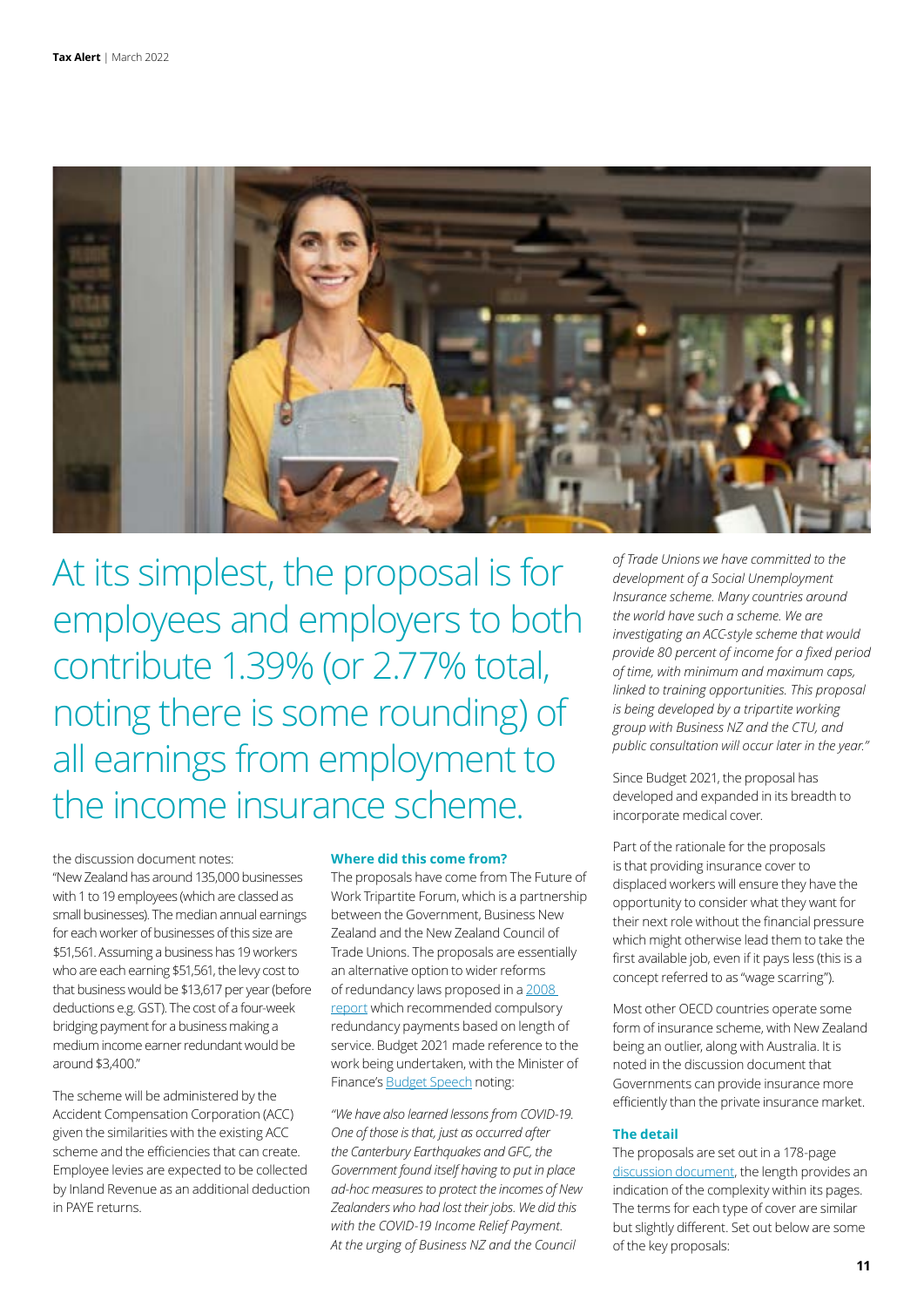| <b>Displacement insurance</b>                |                                                                                                                                                                                                                                                                                                       |  |  |  |
|----------------------------------------------|-------------------------------------------------------------------------------------------------------------------------------------------------------------------------------------------------------------------------------------------------------------------------------------------------------|--|--|--|
|                                              | • All full time and part-time employees.                                                                                                                                                                                                                                                              |  |  |  |
|                                              | · Most casual, fixed-term and seasonal workers.                                                                                                                                                                                                                                                       |  |  |  |
| Who is required to<br>contribute             | · Self-employed workers who "most resemble employees" will need to contribute.                                                                                                                                                                                                                        |  |  |  |
|                                              | • It is intended that contributions are made by as many types of workers as possible (including working<br>holidaymakers, international students and other temporary work visa holders) to ensure there are no<br>incentives to convert workforces to contractors or non-residents to avoid the levy. |  |  |  |
| Who is eligible to claim                     | • New Zealand citizens and residents who have been made redundant.                                                                                                                                                                                                                                    |  |  |  |
| What is received                             | . Income insurance is received based on 80% of the workers' previous earnings, subject to a maximum prior<br>earning level of \$130,911.                                                                                                                                                              |  |  |  |
| What do employers<br>need to pay             | . If an employer makes an employee redundant, they are required to provide 4-weeks' notice of the<br>redundancy. A further 4-week "bridging payment" is also required, based on 80% of the employee's<br>ordinary earnings.                                                                           |  |  |  |
|                                              | . The employer may be able to get the bridging payment refunded if they assist former employees to find<br>new work.                                                                                                                                                                                  |  |  |  |
|                                              | . If the employer is insolvent this payment may be covered by the scheme and later recovered from the<br>employer or liquidator.                                                                                                                                                                      |  |  |  |
|                                              | . New Zealand citizens and residents will be eligible to claim if they are displaced from their employment.                                                                                                                                                                                           |  |  |  |
|                                              | . An employee will not be eligible if they are dismissed for poor performance or misconduct, or they resign.                                                                                                                                                                                          |  |  |  |
| What are the criteria to<br>claim            | . A job must be lost in full rather than a reduction in hours. A worker with multiple jobs can claim if displaced<br>from a position while continuing to work in other jobs.                                                                                                                          |  |  |  |
|                                              | · For non-standard workers, eligibility will be based on a "loss of reasonably anticipated income" based on<br>an "established pattern of work".                                                                                                                                                      |  |  |  |
|                                              | . A fixed-term employee may be eligible if their employment term finishes earlier than the planned end (any<br>payments under the scheme will only run to the planned end date).                                                                                                                      |  |  |  |
| What is the maximum<br>claim period          | . The insurance scheme will pay out for up to 6-months (ceasing when alternative employment is found),<br>so employees will receive close to 8-months of income (incorporating the 4-week redundancy period and<br>4-week bridging period).                                                           |  |  |  |
|                                              | • The 6-month claim period can be extended to up to 12-months where there is a need for approved<br>training or vocational rehabilitation.                                                                                                                                                            |  |  |  |
|                                              | · Claimants will be assessed whether they can self-manage finding a new job or whether direct support is<br>required (e.g. a case manager can be appointed).                                                                                                                                          |  |  |  |
| What requirements are<br>there for claimants | · Claimants would be expected to be based in New Zealand, to show effort to search for suitable employment<br>and to prepare for employment.                                                                                                                                                          |  |  |  |
|                                              | · Claimants would not be required to accept non-suitable offers of employment, such as those that do not offer<br>pre-displacement wages and conditions. Claimants would be expected to accept suitable offers of employment.                                                                         |  |  |  |
| Can a claimant earn<br>other income          | . Yes, a claimant can earn up to 20% of prior income from personal exertion before having the insurance<br>payments abate at 100%. This enables the employee to 'top themselves up' to their previous level of income.                                                                                |  |  |  |
|                                              | • Only personal exertion income will be counted (i.e. any investment income is ignored).                                                                                                                                                                                                              |  |  |  |
| Other points to be<br>aware of               | . Contributions must have been made for 6-months in the 18-months preceding the claim. This includes any time<br>on Paid Parental Leave.                                                                                                                                                              |  |  |  |
|                                              | . It is proposed to only allow one 6-month entitlement every 18-months.                                                                                                                                                                                                                               |  |  |  |
|                                              | • Insurance payments will be treated as income for welfare and tax purposes.                                                                                                                                                                                                                          |  |  |  |
|                                              | • Payments are not means-tested or linked to other household income.                                                                                                                                                                                                                                  |  |  |  |
|                                              | . Paid Parental Leave can be received sequentially with the income insurance payments.                                                                                                                                                                                                                |  |  |  |
|                                              | • A claimant will be able to spend up to 28 days outside New Zealand.                                                                                                                                                                                                                                 |  |  |  |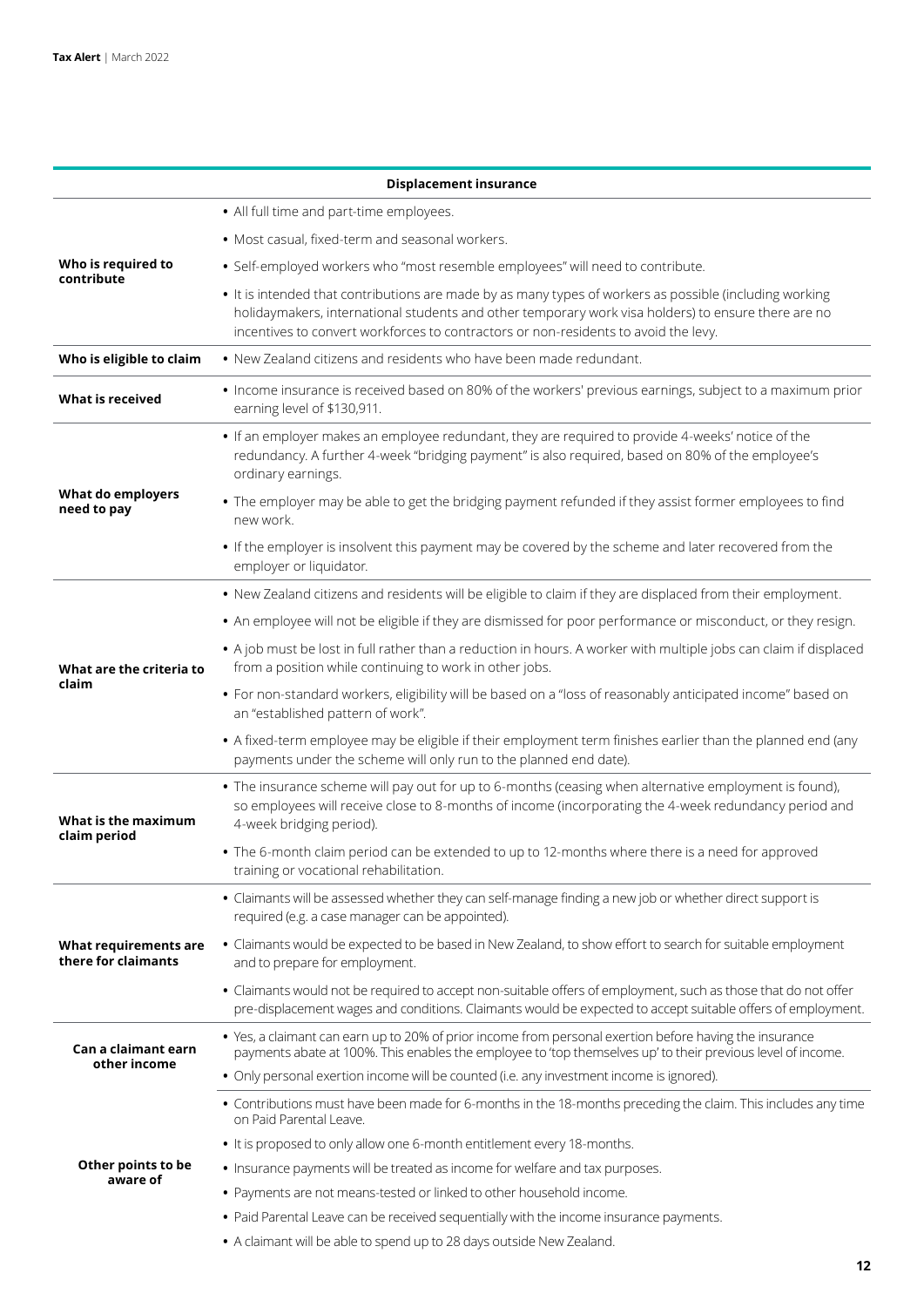|                                              | <b>Health conditions and disability insurance</b>                                                                                                                                          |
|----------------------------------------------|--------------------------------------------------------------------------------------------------------------------------------------------------------------------------------------------|
| Who is required to<br>contribute             | • All full-time and part-time employees.                                                                                                                                                   |
|                                              | · Most casual, fixed-term and seasonable workers.                                                                                                                                          |
|                                              | . All forms of self-employed workers would also fully contribute.                                                                                                                          |
| Who is eligible to claim                     | . New Zealand citizens and residents who have at least a 50% reduction in work capacity that is expected to last<br>for at least 4-weeks.                                                  |
| What is received                             | . Income insurance is received based on 80% of the workers' previous earnings, subject to a maximum prior<br>earning level of \$130,911.                                                   |
|                                              | . It is not clear in the document, but if an employee is still able to work part-time (up to 50%), the payment<br>would be adjusted to reflect this.                                       |
| What do employers<br>need to pay             | • Employers are expected to take reasonable steps to support employees continuing to work.                                                                                                 |
|                                              | • An employer will need to provide 4-weeks notice and make a 4-week bridging payment if an employee is<br>dismissed on medical grounds.                                                    |
|                                              | • If the employer agrees to hold a job open for the employee then the bridging payment is not required.                                                                                    |
|                                              | • The claimant would need to provide a work capacity assessment, and where required, supporting<br>evidence from the employer of the claimant's capacity to undertake their job.           |
| What are the criteria to<br>claim            | . Ongoing reviews would be guided by advice from the claimant's health practitioner.                                                                                                       |
|                                              | . There will be no restrictions on the types of conditions covered by the insurance scheme, other than they<br>are expected to persist for at least 4-weeks.                               |
| What is the maximum<br>claim period          | • The insurance scheme will pay out for up to 6-months.                                                                                                                                    |
| What requirements are<br>there for claimants | • Claimants would provide subsequent work capacity medical certificates, if required.                                                                                                      |
|                                              | · Claimants would engage in return-to-work activities (for example, rehabilitation, training, job search) where<br>relevant and required.                                                  |
|                                              | • Any job search obligations could be deferred based on guidance from a health practitioner.                                                                                               |
| Other points to be<br>aware of               | . Employees must have used all available paid sick leave before claiming under the scheme.                                                                                                 |
|                                              | · Self-employed workers who are not eligible for the displacement insurance should only expect to have to<br>pay for the health condition or disability insurance (being a levy of 1.36%). |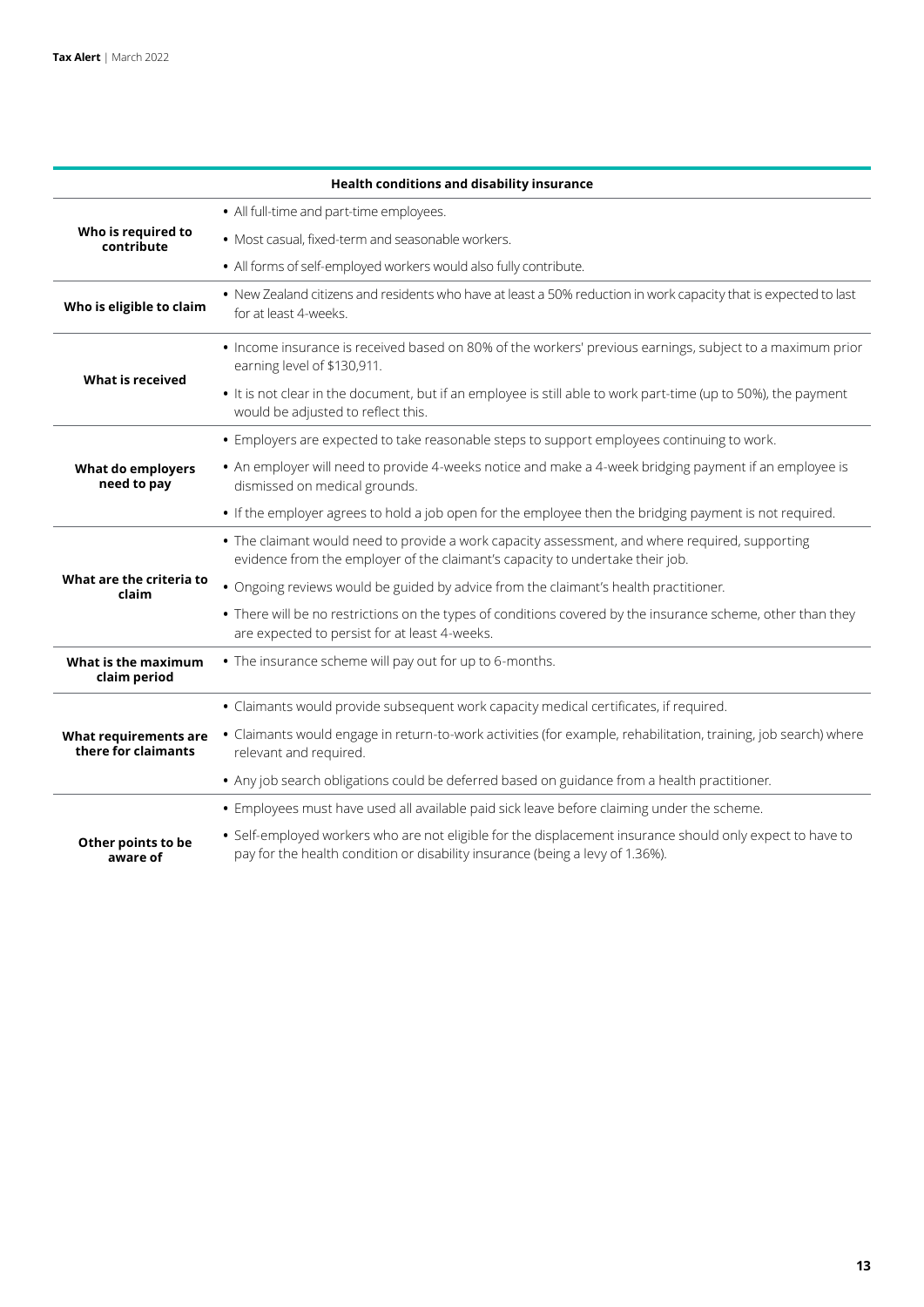

#### **Questions**

Most people are likely to agree that dealing with COVID-19 and the ubiquitous concept of the "future of work" makes it clear that there is a need to do something to ensure New Zealand continues to have a productive workforce. The question is, is the proposed New Zealand Insurance Scheme the right answer? The discussion document poses 94 questions for submitters to provide feedback on. Given the impact such a scheme could have, we think as many people as possible should provide feedback so that informed decisions can be made on the way forward.

Additional questions not included in the discussion document which possibly warrant consideration in the design of any scheme include:

- **•** Should the insurance be compulsory for those employees and employers who have already opted to have private insurance cover?
- **•** How will different types of insurance cover interact with one another (e.g. will private income protection insurance preclude some from claiming under this scheme or vice versa)?
- **•** Should the scheme be covering both displacement and health risks?
- **•** Should the health coverage be wider, for example to cover workers who are unable to work because they need to care for a family member?
- **•** Is the one size fits all approach to the rate of levies appropriate?
- **•** How are levies and claims calculated, should this include all forms of employment income such as bonuses, share schemes and fringe benefits?
- **•** How should self-employed workers sensibly be included in the scheme?
- **•** How should the scheme work if a displaced worker wants to start a new business rather than find new employment?
- **•** Can alternative incentives be used to adapt to the "future of work", for example rewarding employers and employees who proactively retrain to avoid displacement occurring in the first place?
- **•** What practical options could help reduce any moral hazards arising from such a scheme?
- **•** What impacts could the scheme have on employment contracts going forward, particularly for employers currently offering redundancy packages and sick leave above the statutory minimum level?
- **•** If the scheme isn't implemented in line with a standard tax year (1 April – 31 March), how will income and levies be calculated in year 1?

Finally, bearing in mind that there are several really difficult issues to grapple with in creating a scheme that is widely supported and sustainable, are the timeframes for implementing a New Zealand Income Insurance Scheme long enough? It is proposed that legislation is introduced in

2022, with the scheme applying from late 2023, a potential 23-month window from discussion document to application. A more generous timeline for the New Zealand Income Insurance Scheme may allow more time for upfront policy design and robust scrutiny of the legislation through Parliamentary processes, and of course ensure there is adequate time for employers, employees and the government itself to get ready once legislative processes are completed.

Submissions can be made online, and there is an option to complete an anonymous [online survey](https://www.research.net/r/NZIISconsultationsurvey) that seeks to gauge the level of agreement with a range of statements.

If you'd like to discuss how the New Zealand Income Insurance Scheme could impact your business, please get in touch with your usual Deloitte advisor.

#### **Contact**



**Robyn Walker Partner** Tel: +64 4 470 3615 Email: robwalker@deloitte.co.nz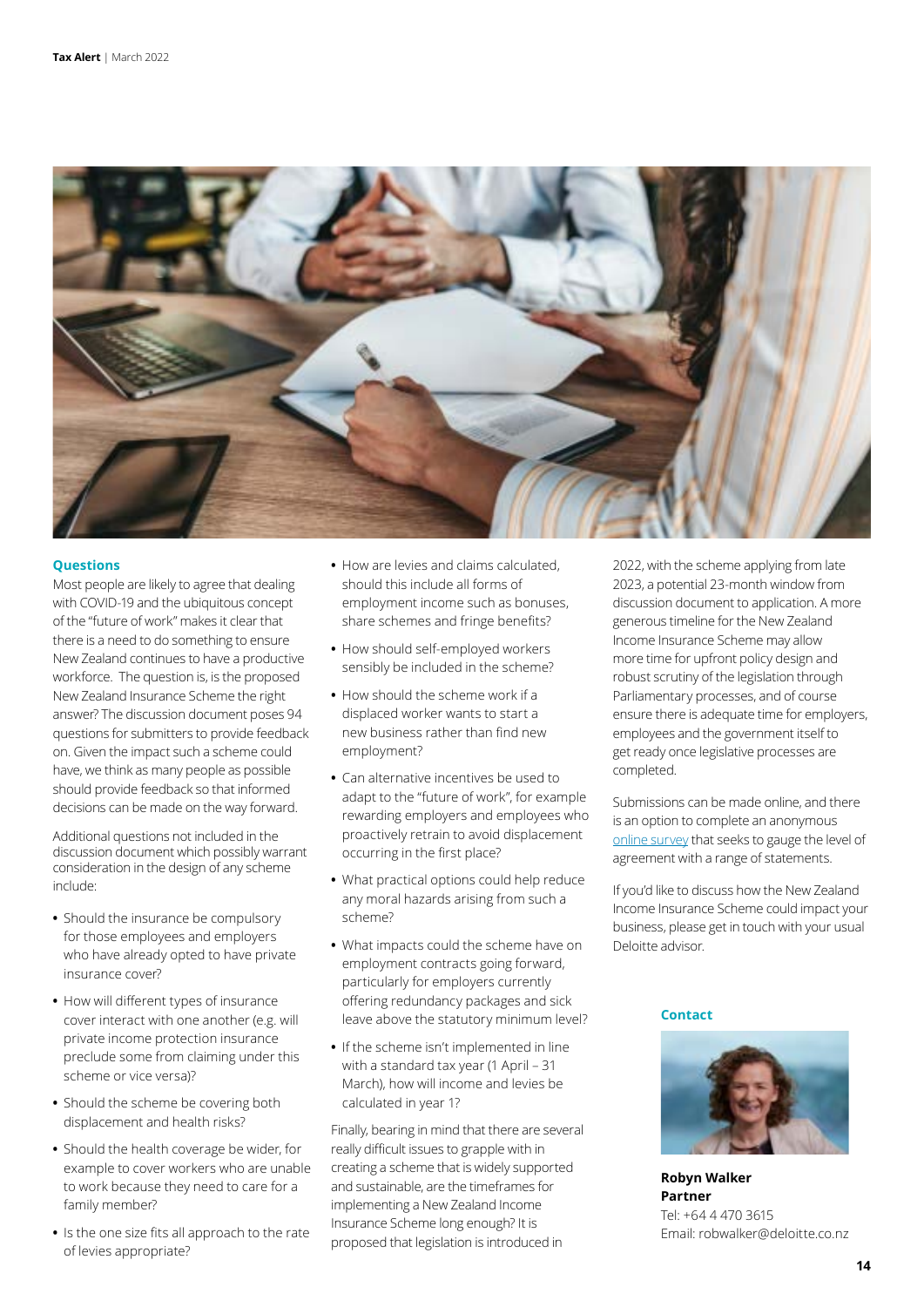# Going digital

By Amy Sexton and Robyn Walker



Issues papers set out the Inland Revenue's initial views on a topic and request feedback from interested parties on the questions prompted by these views. They are intended to stimulate discussion and allow for the Inland Revenue to gain a better understanding of the practical concerns of taxpayers. The latest Issues Paper released by Inland Revenue is entitled [Tax administration in a digital world,](https://taxpolicy.ird.govt.nz/-/media/project/ir/tp/publications/2022/2022-ip-tax-administration-in-digital-world/2022-ip-tax-administration-in-digital-world-pdf.pdf?modified=20220211011330&modified=20220211011330) and essentially is some blue sky thinking about how the tax system can be further enhanced with the completion of Inland Revenue's Business Transformation process.

# **Why go digital?**

After the completion of the Business Transformation programme, the Inland Revenue is exploring how to utilise this modern administration system to expand the digitisation of the tax and social policy systems.

Tax administration is traditionally a sequential process, involving several paperbased steps that involve identification of taxpayers, transaction reporting, applying tax rules, calculating tax due, paying tax, audits and the enforcement and appeals process. However technology is moving fast, and business systems have moved away from paper and are becoming fully digital. This now makes digital the "natural system" for businesses. Inland Revenue sees that by businesses being fully digital, tax calculations can be embedded in accounting and transaction software, making tax a seamless and automated process, and therefore reducing compliance costs. Inland Revenue describes this as a paradigm shift for both taxpayers and tax administration.

There are a number of potential benefits to digitising the tax system, including:

- **•** Better compliance as compliance improves when paying tax is easy to do;
- **•** Making it harder for taxpayers to get it wrong or manipulate data;
- **•** Lower compliance costs, stress and risk for taxpayers;
- **•** Lower administration costs for Inland Revenue; and
- **•** Creating value throughout the economy through more efficient processes or providing a spur to innovation.

#### **How do we get there?**

Inland Revenue does not see itself as

driving the shift to digital, instead, it is about keeping up with how people are already living their lives and doing business. Inland Revenue sees a future role as an enabler, with the customer-facing parts of tax compliance being delivered by private sector intermediaries. To be able to do this Inland Revenue believes that the existing tax system will need to be adapted and legislation simplified to allow more digital processes.

### **Simplification**

In the digital world, data is cheap and people are expensive, this flips the traditional view on its head. Inland Revenue, as a tax administrator, sees this as an incentive to change to:

- **•** Automated tax processes that do not need human intervention, which would generally mean eliminating complex judgements; and
- **•** Tax rules that do not require as much accuracy when determining tax liabilities. The cost of complete accuracy, via human intervention, outweighs the tax saved (by taxpayers) or collected (by Inland Revenue).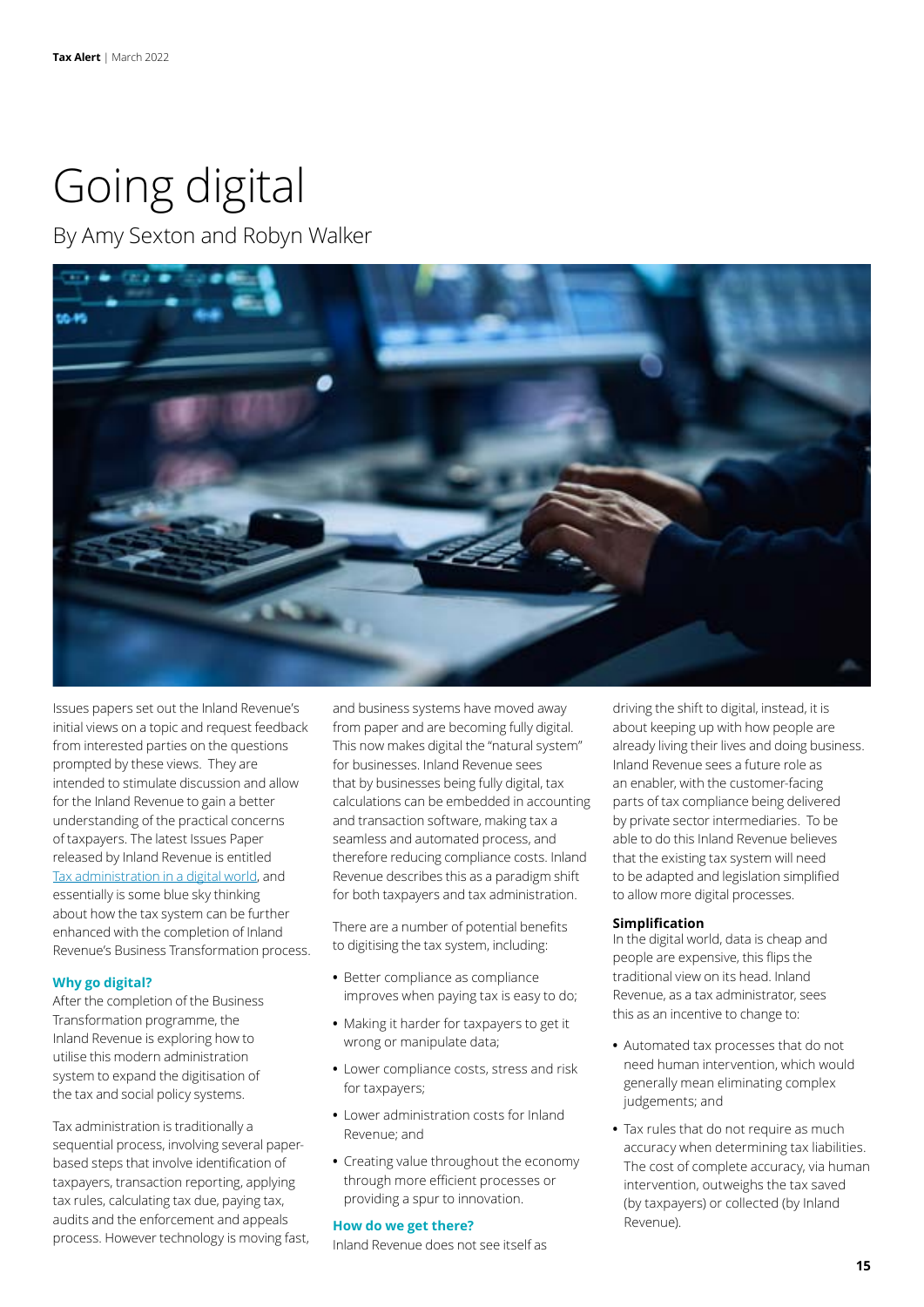

This simplification of the tax (and social policy system) will require changes in several areas, including:

- **•** Legislation written to support machine learning to allow automation with external systems;
- **•** Simplification of year-end tax returns, including simplification of adjustments, taxpayer flexibility in cash/accrual decisions and a simplification of asset depreciation schedules;
- **•** Changes to systems for paying tax, including through intermediaries;
- **•** A greater role for intermediaries in assisting taxpayers to comply with and determine tax liabilities; and
- **•** A move to real-time systems, which questions the length of existing time-bar periods and whether a real-time system means these should be reduced.

# **External Parties**

Inland Revenue sees the move to digital would expand the role of external parties into three broad areas:

- **•** Traditional tax agent/intermediary;
- **•** Providers of products and services

taxpayers use for business that as a byproduct assist taxpayers with their tax; and

**•** Providers of services that are unrelated to tax but use tax information and require access to data held by Inland Revenue.

Inland Revenue's goal is to create a "seamless boundary" between the enteral parties and Inland Revenue to provide greater flexibility and convenience to taxpayers and social policy customers. However, this "seamless boundary" and data sharing raises many questions about the regulation of these external parties, data collection and sharing.

#### **Regulation**

Currently, the Tax Administration Act 1994 defines the entry requirements and rights of external parties, including tax agents and PAYE intermediaries. Inland Revenue believes that this rigid definition framework will not provide flexibility for the development of the new roles for external parties that are likely to result from digitisation. The issues paper examines a number of different approaches Inland Revenue is considering for a new regulatory framework, including an "obligation" to uphold integrity and limiting access to Inland Revenue data and services based on the role the external party performs for their customer.

#### **Data collection and sharing**

Traditionally Inland Revenue has needed to physically collect and store data. With a move to digital, there may be a case for, in some instances, Inland Revenue to only need access to data held by external parties and not physically collect this data anymore. In turn, Inland Revenue is considering whether it should share, on taxpayers' consent, data it holds with non-governmental third parties. This move to share data more widely would be consistent with the Government's policy to implement a new legislative framework for consumer data rights (with legislation planned for 2022).

Any discussion on the collection and sharing of taxpayer data will raise serious concerns surrounding the security, privacy and use of that data and the Inland Revenue will need to be very clear on how it will protect taxpayers.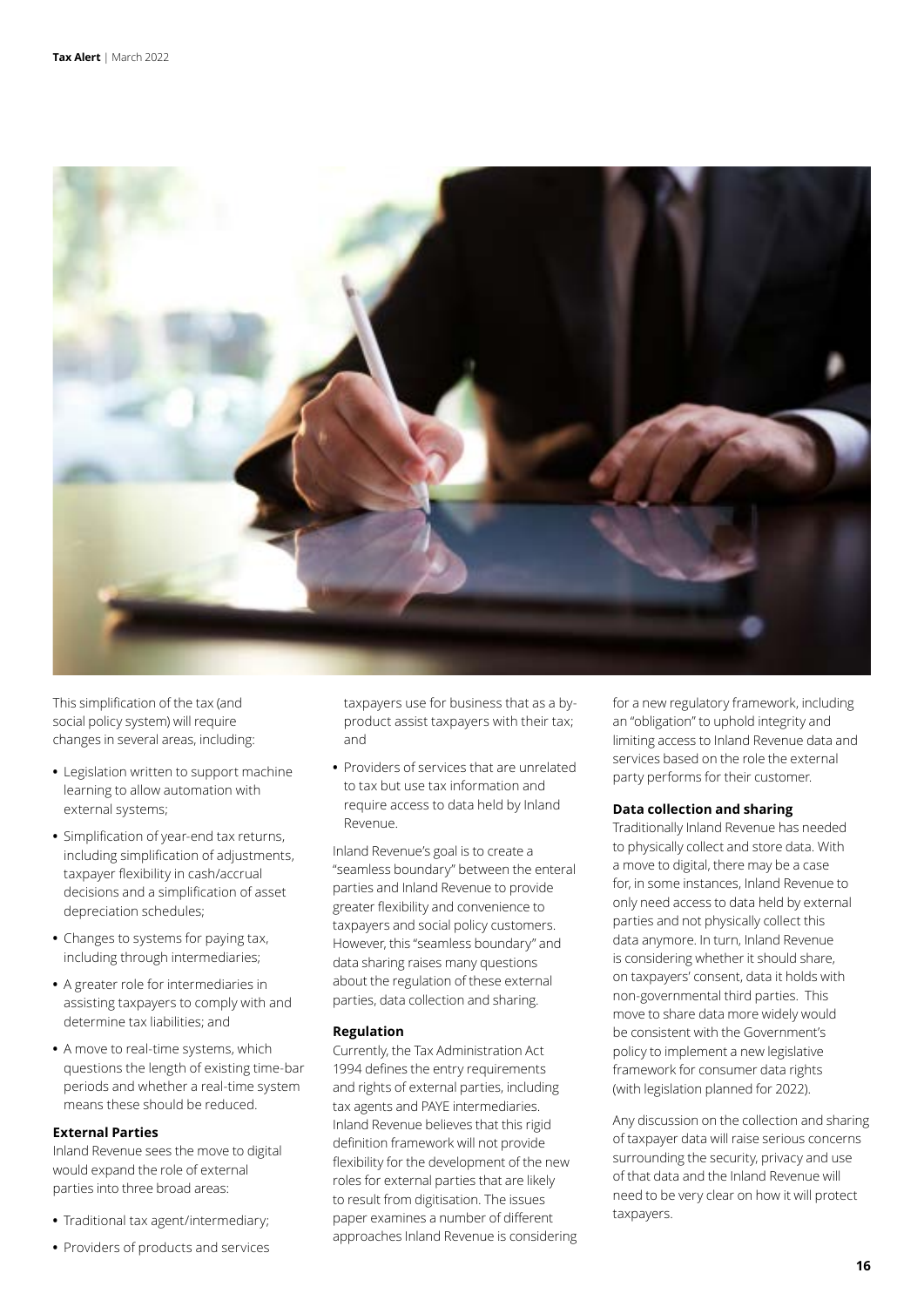#### **What does the future look like for different taxpaying groups?**

Inland Revenue sees the digitisation of tax administration as being most beneficial to the small business sector, being the self-employed, micro and small-medium businesses. These businesses are likely to have less complex tax issues and tax calculations that can be automated and embedded into business software.

Larger businesses are described by Inland Revenue as having "complex and bespoke tax affairs" which makes the standardised solutions that are anticipated for smaller businesses unsuitable. There may be some areas where the tax administration of large businesses can be improved and compliance costs reduced, however, it is expected that manual intervention will still be required for large taxpayers.

A concern with this "two-tier" approach is that the owners of small businesses that grow into large business (and their accounting/business systems) will be unprepared for the steep increase in tax compliance requirements (and costs) when moving into this "manual intervention" tax model.

It is expected by Inland Revenue that there will be limited scope for further improvements for individual. The year-end tax process is already largely automated

for the majority of individuals who have third parties providing information to the Inland Revenue when they receive income with PAYE deducted and investment income with tax already withheld.

Inland Revenue is aware that there are those who are not able to or will not want to, embrace the new digital technologies. Inland Revenue states it is committed to continuing to provide personalised services using non-digital channels as there is a right to access government services.

#### **Comment**

The Issues Paper raises some interesting and valid ideas that could really improve the tax system. However, as the Issues Paper rightly points out, it will require a paradigm shift from both taxpayers and Inland Revenue. Anyone who has ever tried to read tax legislation will be able to attest that our current set of tax rules have been becoming increasingly complex and filled with exclusions and exceptions, so it can be difficult to envisage a scenario where legislation is sufficiently simplified to allow automation to occur. The complexity in legislation can be driven by both Government and taxpayers who respectively look to capture or exclude certain transactions from tax. A move toward simplification will require acceptance that sometimes tax won't be collected, or in contrast tax will be collected in a scenario **Contact**

that might not seem fair – that might be a paradigm shift too far for some.

If you wish to discuss the topics raised in this issues paper further, please contact your usual Deloitte advisor. If you wish to submit on the questions raised in the issues paper, the deadline for submission is **31 March 2022**.



**Amy Sexton Manager** Tel: +64 9 953 6012 Email: asexton@deloitte.co.nz



**Robyn Walker Partner** Tel: +64 4 470 3615 Email: robwalker@deloitte.co.nz

Inland Revenue is aware that there are those who are not able to or will not want to, embrace the new digital technologies. Inland Revenue states it is committed to continuing to provide personalised services using nondigital channels as there is a right to access government services.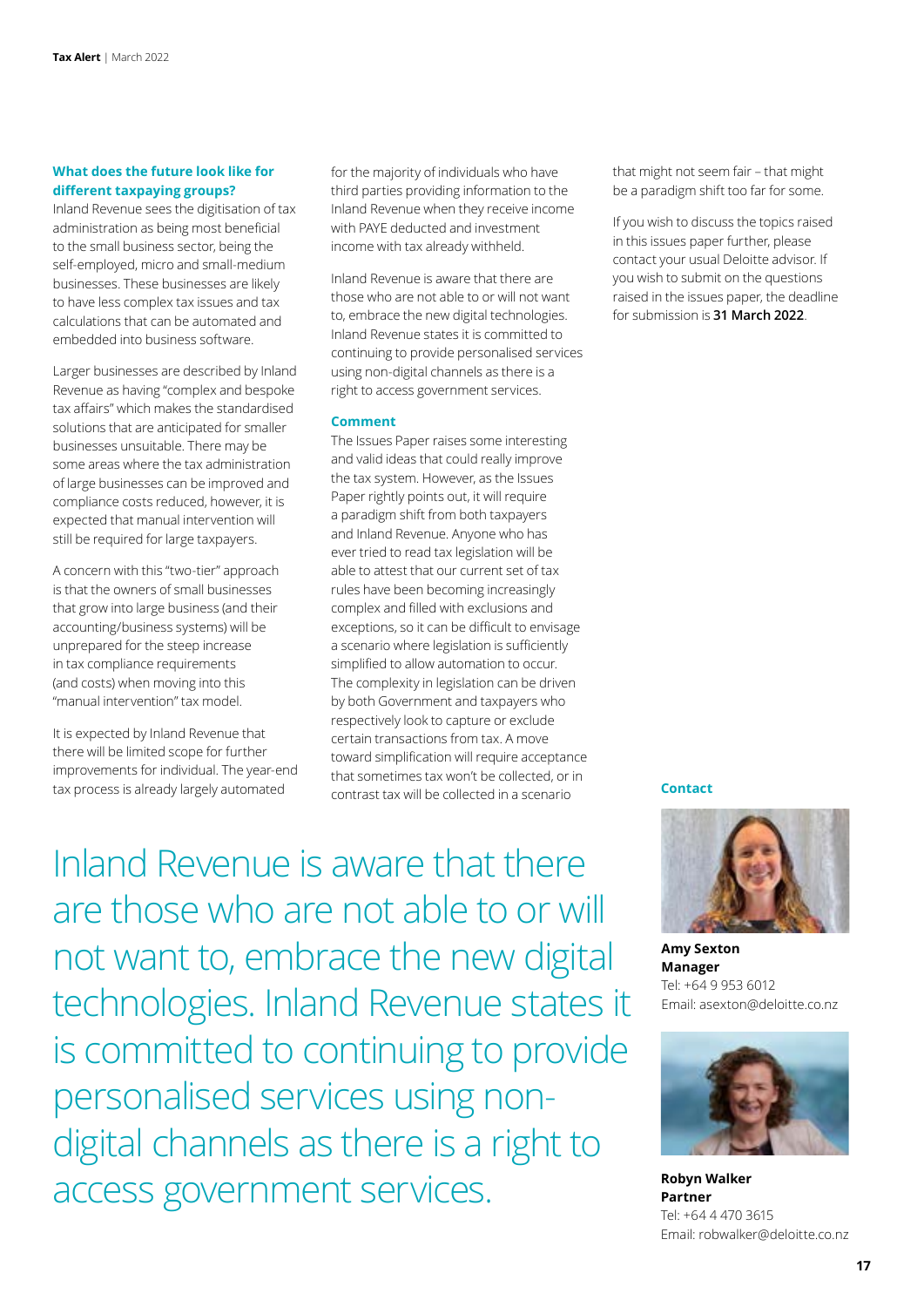# Fringe Benefit Tax season is coming – helpful tips and tricks to surviving Quarter Four FBT returns

By Andrea Scatchard and Aaron Mitchell



In the current COVID-19 economic environment, most businesses are considering ways to reduce costs. One area that is often overlooked is fringe benefit tax (FBT), with many employers unaware of the number of different calculation options and potential exemptions that may be available to them. With the recent increase in FBT [rates](https://www2.deloitte.com/nz/en/pages/tax-alerts/articles/fbt-about-to-increase.html) and the March 2022 fourth quarter (Q4) FBT returns due by 31 May 2022, now is an opportune time for employers to look at their FBT arrangements. Read on for a brief overview of tips and tricks as well as common pitfalls employers should be aware of when preparing Q4 FBT returns.

We would also like to invite you to our free webinar on FBT and employment taxes, presented by a team of FBT and payroll experts from across our Deloitte New Zealand offices, on Tuesday 5 April 2022 at 10.00am. Please register for this event [here.](https://deloitte.zoom.us/webinar/register/WN_zMXqfk4pQPGvXkg31A-Amg)

# **1. Consider whether to perform a fourth-quarter attribution calculation**

As noted [in our earlier article](https://www2.deloitte.com/nz/en/pages/tax-alerts/articles/fbt-about-to-increase.html), from 1 April 2021 the top FBT rate was raised to 63.93% (in conjunction with the top marginal tax rate increasing to 39%) with the pooling rate increasing to 49.25% (previously 42.86%). Prior to this change, a large number of employers were using the single rate option to pay FBT on all benefits provided at a flat rate of 49.25%. However, the increase in FBT rates has prompted many employers to look at using the various alternate rate options that are available for use in the March FBT quarter. The full attribution calculation is complicated but broadly aligns the FBT rate that applies to benefits provided to each employee with the employee's marginal tax rate. There are lower compliance cost options also available although these

generally will not generate the same level of FBT saving.

Our experience shows employers can and do save material amounts when going through the full attribution exercise and now more than ever it is something employers should consider. At the very least, rather than perform the full attribution calculation, employers should consider whether it is possible to "pool" eligible benefits and tax these at the lower pooling rate of 49.25% rather than paying FBT on all benefits at the flat rate of 63.93%.

# **2. Motor vehicles – calculation of exempt days**

Employers should ensure that the correct number of motor vehicle exempt days are being used when calculating FBT each quarter.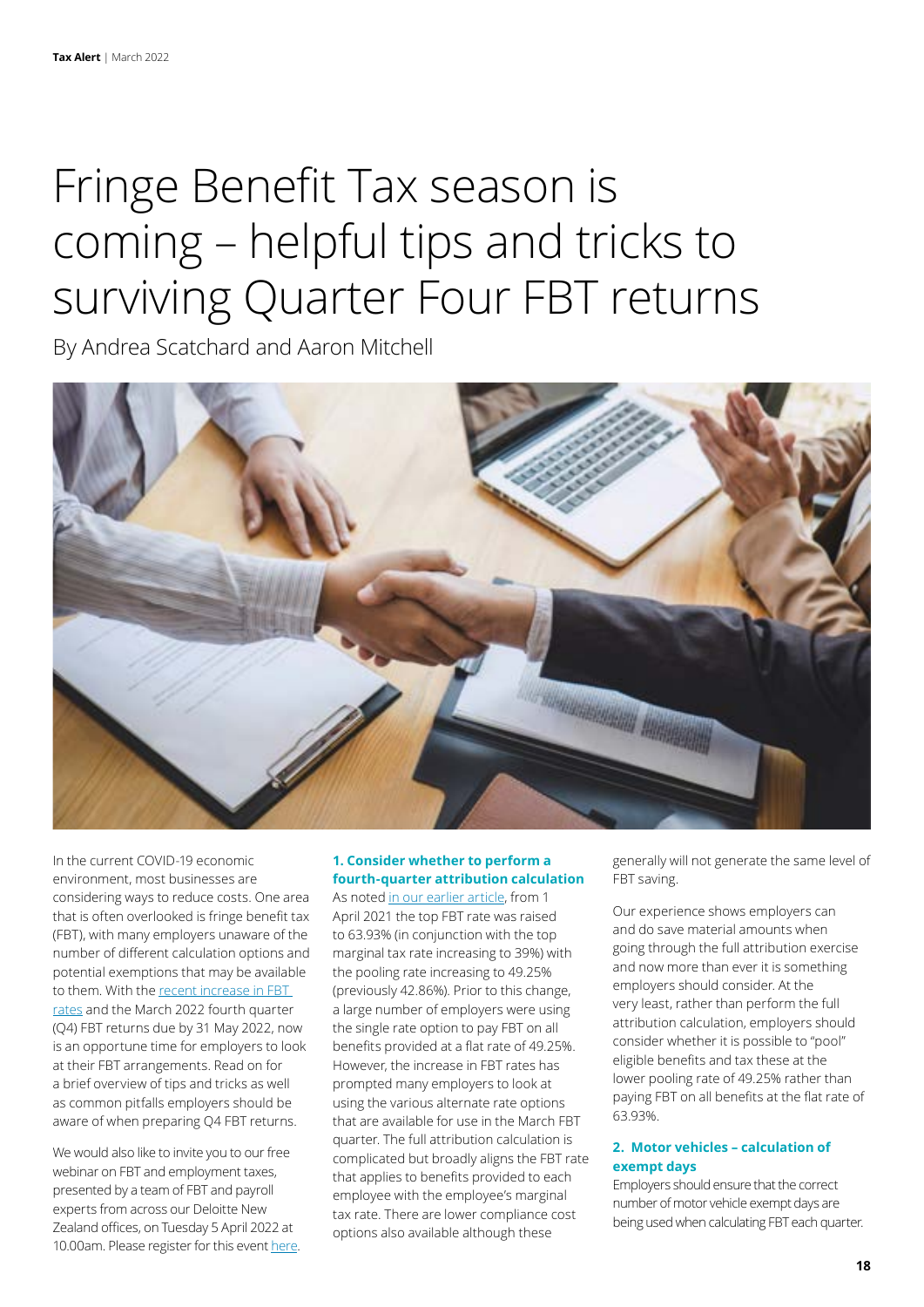

A common error we see is FBT being returned based on 90 private use days every quarter and not taking account of any days where the motor vehicle was not available for private use. At the other end of the scale, it is also common for exempt days to be claimed without the necessary support for the exemption being held. Employers should ensure that all available exempt days for motor vehicles provided are claimed and should review their motor vehicle policies regularly to determine whether there is an option to reduce the availability for private use.

Given that there have been several lockdowns during the last year, employers should also consider the impact of these on their FBT liability. Inland Revenue has confirmed that the normal FBT treatment of motor vehicles will apply during Level 4 lockdown periods, i.e. vehicles are typically still available for private use even though opportunities for the employee to privately use the vehicle are restricted under Level 4 settings. For employers, this means that unless you have a specific arrangement with your employees to make the vehicles unavailable for private use during the Level 4 lockdown period (i.e. employers have issued letters restricting private use of motor vehicles during the period, or employers have required company cars

to be left on site for lockdown), FBT will continue to be calculated on the motor vehicles as normal. A similar position applies during the COVID-19 protection framework 'red' settings.

# **3. Motor Vehicles – Work-related vehicle (WRV) exclusion**

Not all business vehicles are work-related vehicles for FBT purposes. To qualify, the vehicle must not be principally designed to carry passengers, it needs to be permanently and prominently sign-written with the company logo, the employee is required to take the WRV home for business reasons and is prohibited from any private use other than travel to and from work.

The operation of the exclusion is also dependent on regular checks being undertaken to establish that the private use restriction is adhered to. A material shortfall in FBT can arise where vehicles have been treated as not subject to FBT, but they fail to meet all of the WRV requirements and so the exclusion does not apply.

### **4. Applying the de-minimis exemption for unclassified benefits**

Unclassified benefits are exempt from FBT where the taxable value of the benefit provided to each employee is \$300 or less per quarter per employee and the

total taxable value of all unclassified benefits provided by the employer over the past 4 quarters is \$22,500 or less. This calculation is a rolling quarterly calculation and includes the current quarter. In practice, we find this exemption is either missed completely or the rolling quarterly calculation of the threshold is not done correctly.

Further, associated employers must be grouped to determine whether the thresholds are exceeded (i.e. if together two companies in a group exceed the \$22,500 threshold, then both companies are unable to make use of this exemption, even if one or both of them are under the threshold in isolation). This is a particular risk where there is limited or no information sharing between entities in the group.

#### **5. Annual filing threshold**

Small employers (those where total gross PAYE and ESCT contributions for the previous year were less than \$1,000,000) have the option of filing FBT returns annually. However, in order to file annually, an election needs to be made with Inland Revenue. A common error we see is that elections are not made or renewed by the 30 June deadline (or the end of the first quarter of the FBT year in which fringe benefits arise). If an election has not been made by this date, a small employer that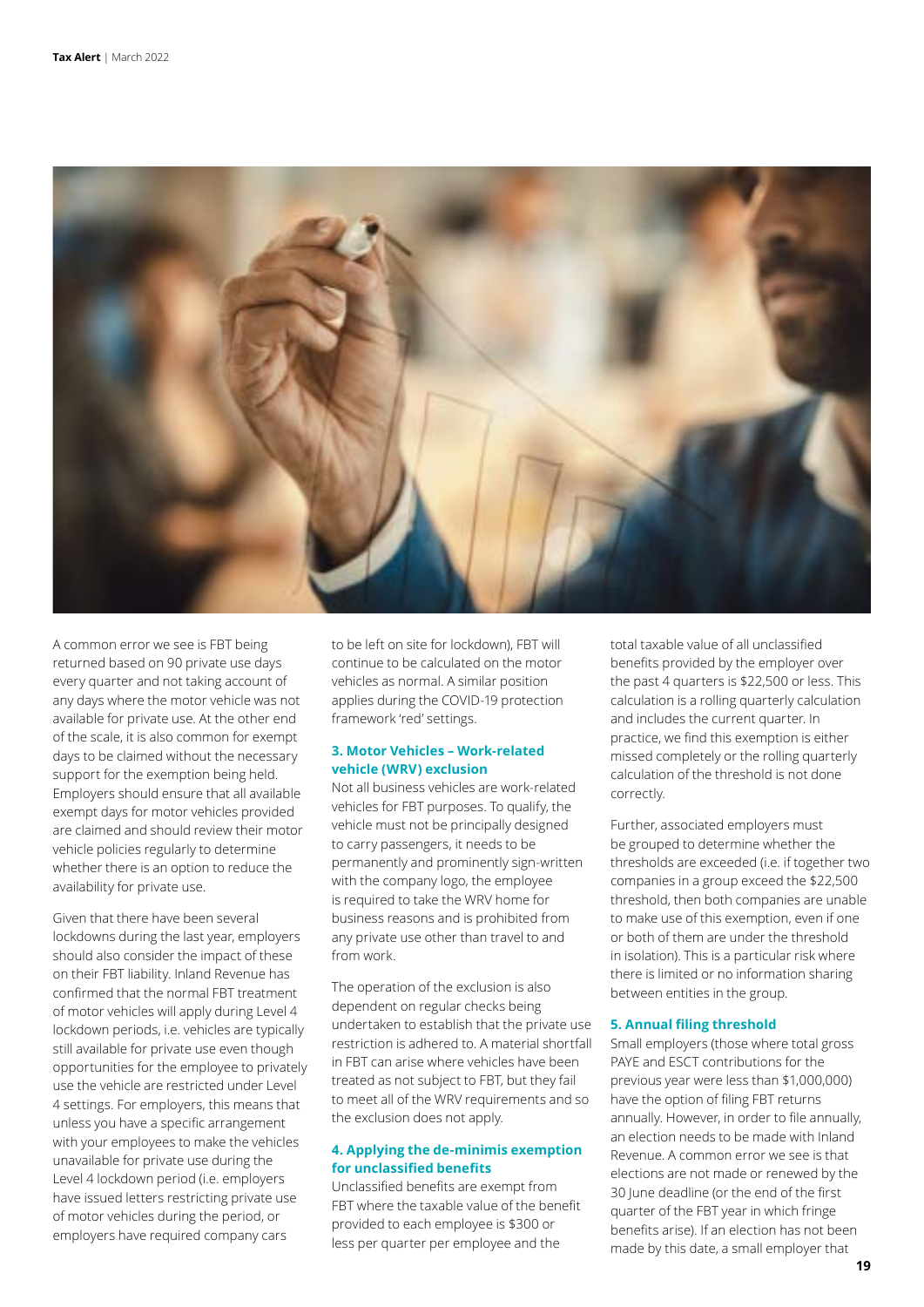

has already registered as an employer with Inland Revenue before 30 June 2021 will still be required to prepare quarterly returns for the 2022 FBT year, even if they have not yet registered for FBT.

# **6. Insurance premiums – subject to FBT or PAYE?**

Determining whether insurance premiums are subject to the FBT or PAYE regime is a common issue we see, and while the core tax should be roughly the same under either option, PAYE will be more costly once associated deductions such as KiwiSaver, student loans etc are taken into account.

As a general rule, where an insurance policy is taken out by an employee, but the employer pays the premiums on the employee's behalf or reimburses them, the premiums should be subject to PAYE. On the other hand, where the insurance policy is taken out by the employer for the benefit of the employee, premium amounts paid by the employer should be subject to FBT.

For further information on this, please refer to our July 2018 [article](https://www2.deloitte.com/nz/en/pages/tax-alerts/articles/do-employee-health-insurance-premium-payments-go-through-fbt-or-paye.html) on this topic.

#### **7. FBT vs PAYE vs Entertainment**

There is often confusion about whether something is subject to PAYE or FBT, and how the FBT regime interacts with the entertainment rules. If in doubt, seek help from your friendly Deloitte tax advisor. Our December 2021 [article](https://www2.deloitte.com/nz/en/pages/tax-alerts/articles/physical-or-virtual-christmas-celebrations-what-employers-need-to-remember.html) highlighted these issues in relation to Christmas gifts and parties.

It is important to get the treatment correct as there can be different outcomes under the different regimes, for example, there may be a possible exemption in the FBT regime which is not replicated for PAYE purposes.

#### **8. GST-inclusive Employee Benefits**

All fringe benefits need to be calculated on a GST-inclusive basis. If you are relying on a general ledger amount to determine the taxable benefit, remember it will usually be a GST-exclusive amount and so will need to be grossed up for GST, if GST was charged and claimed on the cost.

Employers should also ensure they identify fringe benefits which do not give rise to the additional GST liability in the FBT returns, such as life insurance and low-interest loans.

# **9. Treatment of employee contributions towards fringe benefits**

The taxable value of fringe benefits are reduced to the extent contributions are made by the employee towards the benefit, so it is important to identify these and include them in your FBT calculation. This can include employees personally paying for fuel or other expenses for the company car in which case you need a process to gather this information.

# **10. Treatment of electric vehicles/ chargers**

The Government's focus on increasing the number of electric vehicles (EVs) in use has led to many employers now incorporating EVs into their vehicle fleet. Some employers allow personal use of onsite EV chargers, and others are installing EV chargers at employees' homes to allow fast charging at home.

With the EV revolution in its early stages, it can be easy to overlook the tax considerations that an EV strategy may have and which should be factored into any decision-making process. For example, is the cost of employer power used to charge an employee's personal vehicle taxable?

Or can the employer reimburse tax-free the cost of an employee's power used to charge a company car at home? If you need help answering these or similar questions, we recommend you seek help from your friendly Deloitte tax advisor.

Hopefully the above is useful 'food for thought', but if you have any questions or concerns regarding your upcoming FBT return, please don't hesitate to contact us.

#### **Contact**



**Andrea Scatchard Partner** Tel: +64 7 838 4808 Email: ascatchard@deloitte.co.nz



**Aaron Mitchell Senior Consultant** Tel: +64 3 741 5920 Email: aamitchell@deloitte.co.nz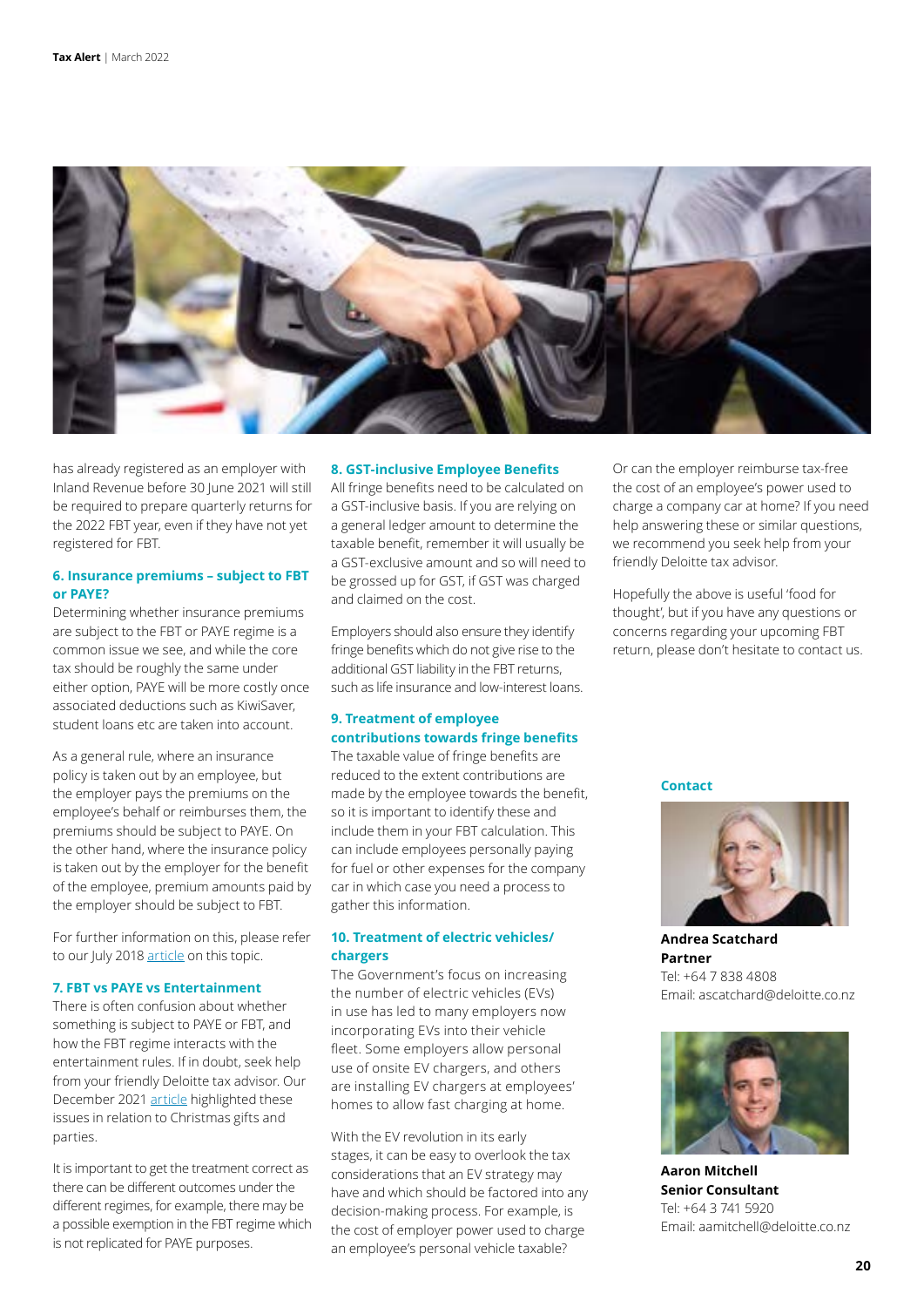# Draft COVID-19 guidance provides a refresher on tax deduction rules

By Robyn Walker and Dave Morris



While it may be hard to remember a time before masks, boosters and daily case reports, at the start of 2020 COVID-19 related expenses were highly unusual. Given the unfamiliarly of costs such as personal protection equipment (PPE) and managed isolation and quarantine (MIQ), there was some uncertainty as to whether these costs were tax-deductible. In response, albeit 2 years later, Inland Revenue has released guidance on the tax treatment of costs incurred from COVID-19 in the form of draft interpretation statement PUB00432 ["Income Tax –](https://www.taxtechnical.ird.govt.nz/consultations/draft-items/pub00432)  [deductibility of costs incurred due to](https://www.taxtechnical.ird.govt.nz/consultations/draft-items/pub00432)  [COVID-19".](https://www.taxtechnical.ird.govt.nz/consultations/draft-items/pub00432) This item is a follow-up to a previous interpretation statement ["Income](https://www.taxtechnical.ird.govt.nz/-/media/project/ir/tt/pdfs/interpretation-statements/2021/is-21-04.pdf)  [tax and GST – deductions for businesses](https://www.taxtechnical.ird.govt.nz/-/media/project/ir/tt/pdfs/interpretation-statements/2021/is-21-04.pdf)  [disrupted by the COVID-19 pandemic".](https://www.taxtechnical.ird.govt.nz/-/media/project/ir/tt/pdfs/interpretation-statements/2021/is-21-04.pdf)

It is worth noting at the outset that no law changes have been made to amend how the rules apply to COVID-19 related expenditure, that is, there have been no concessions or amendments to the general principles.

In essence, the draft Interpretation Statement restates general deductibility and capital versus revenue principles, as well as emphasising that just because a cost is unusual, or one-off doesn't necessarily mean general principles won't still apply.

As the guidance examines the basic principles of deductibility and the capital limitation it may be useful as a starting point when determining the deductibility of costs beyond those directly related to the pandemic.

### **General tax deduction rules**

While potentially unaware of its technical name, most businesses will be aware of the "General Permission" in the Income Tax Act 2007. This is the gateway to obtaining a tax deduction for expenses before diving into the more specific rules and exemptions. Put in simplistic terms, the General Permission allows taxpayers a deduction for costs incurred in deriving income or carrying on a business for the purpose of deriving income. The draft interpretation statement accepts that businesses incurring costs to adapt to COVID-19 would usually have a connection to their income and will generally satisfy the General Permission.

However, the General Permission has some limitations to it, most notably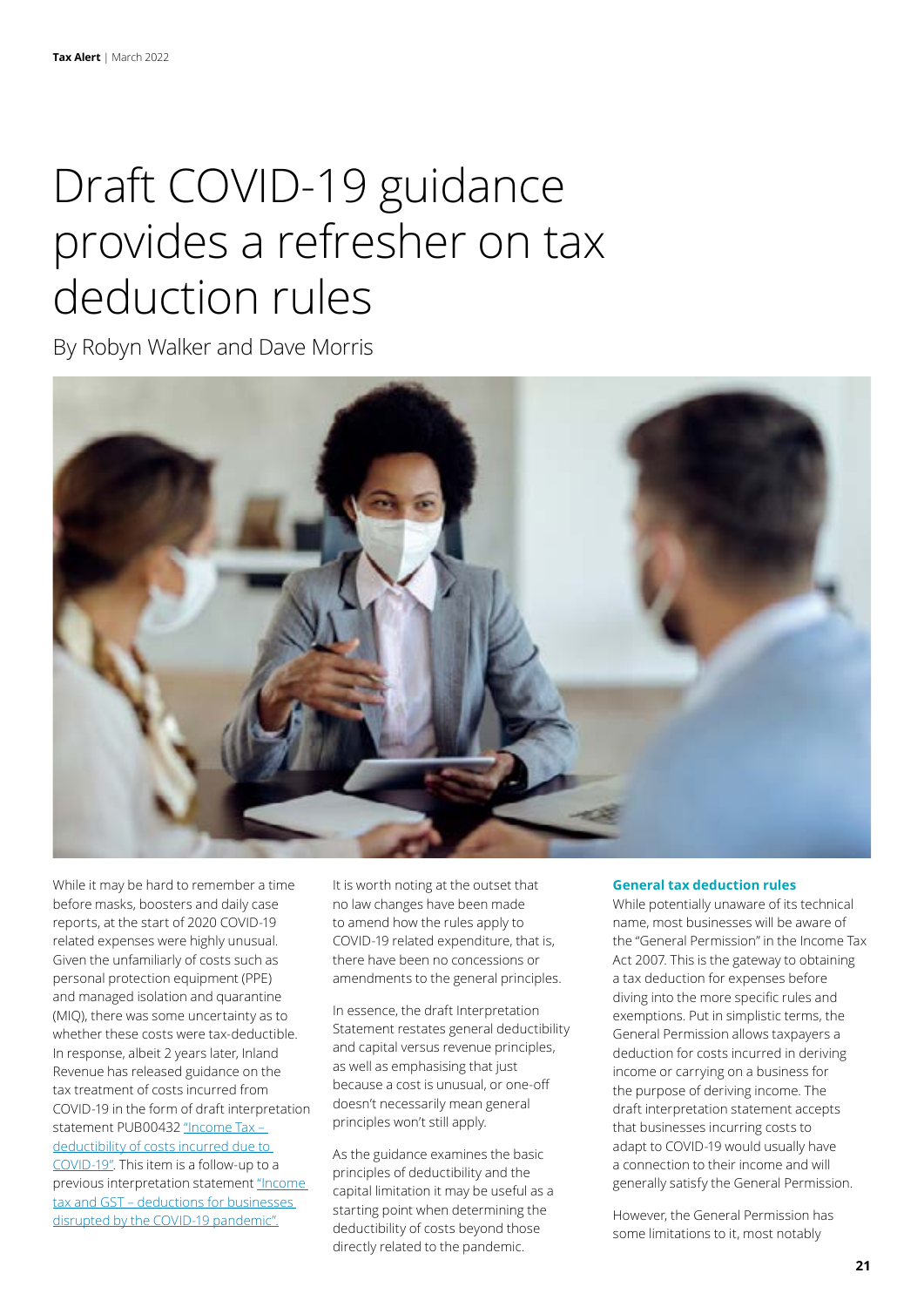

the "Capital Limitation", meaning that many costs of a capital nature cannot be deducted (although in some cases they can be allowed overtime as depreciation). The draft interpretation statement provides a concise, but useful summary of the capital limitation.

# **Application to particular costs Employment costs**

Since the advent of COVID-19, employers have incurred many unexpected employment costs including redundancy, legal fees and purchasing PPE. COVID-19 restrictions on travel have also meant employers have incurred costs that they would not normally of encountered when there was free movement between countries, such as MIQ stays and COVID-19 tests. It is acknowledged that the majority of these employee costs are still deductible as employee costs are by their nature linked to a business' income. However, applying the previously described capital principles, employee costs are not deductible if they are for a capital project.

### **Legal fees, business interruption and premises**

There is some discussion around legal fees that may be incurred in pandemic disputes, with the general capital limitation principals still applying, as well as the section DB 62 override for legal fees of \$10,000 or less still being available.

As there have been many interruptions to business over the pandemic period,

some temporary others more permanent, many may be wondering if they can still claim depreciation if assets are not being actively used in the business. In short, the answer is yes as long as the asset is available for use in the business and the business is being carried on. The guidance gives a good description of how to determine whether an asset is available for use but is less clear on how to determine if a business is being carried on (the previous guidance on business disruption should be referred to instead).

There have been many tenancy variations and disputes since the start of the pandemic. The guidance addresses this by noting the current deductions available for the surrender or termination of land leases and licenses. These are a series of tax rules which were introduced in 2013 which generally allow tax deductions for such costs, even if they would overwise be considered capital expenditure. Unfortunately, there are no similar rules for leases and licences of many other property types.

Finally, the draft interpretation statement explains that deductions are available for the relocation of a business as long as these costs maintain the existing structure of the business and are not expansionary.

The draft interpretation statement discusses legislation that has been in place over an extended period and it may be of limited additional utility to

those already well versed in tax law, but it may serve as a useful reminder of the important concepts of deductibility and capital expenditure for others. Submissions on the draft interpretation statement close on 30 March 2022.

If you wish to discuss the deductibility of any COVID-19 expenses you have incurred, please contact your usual Deloitte advisor.

### **Contact**



**Robyn Walker Partner** Tel: +64 4 470 3615 Email: robwalker@deloitte.co.nz



**Dave Morris Senior Consultant** Tel: +64 4 832 2983 Email: davidmorris@deloitte.co.nz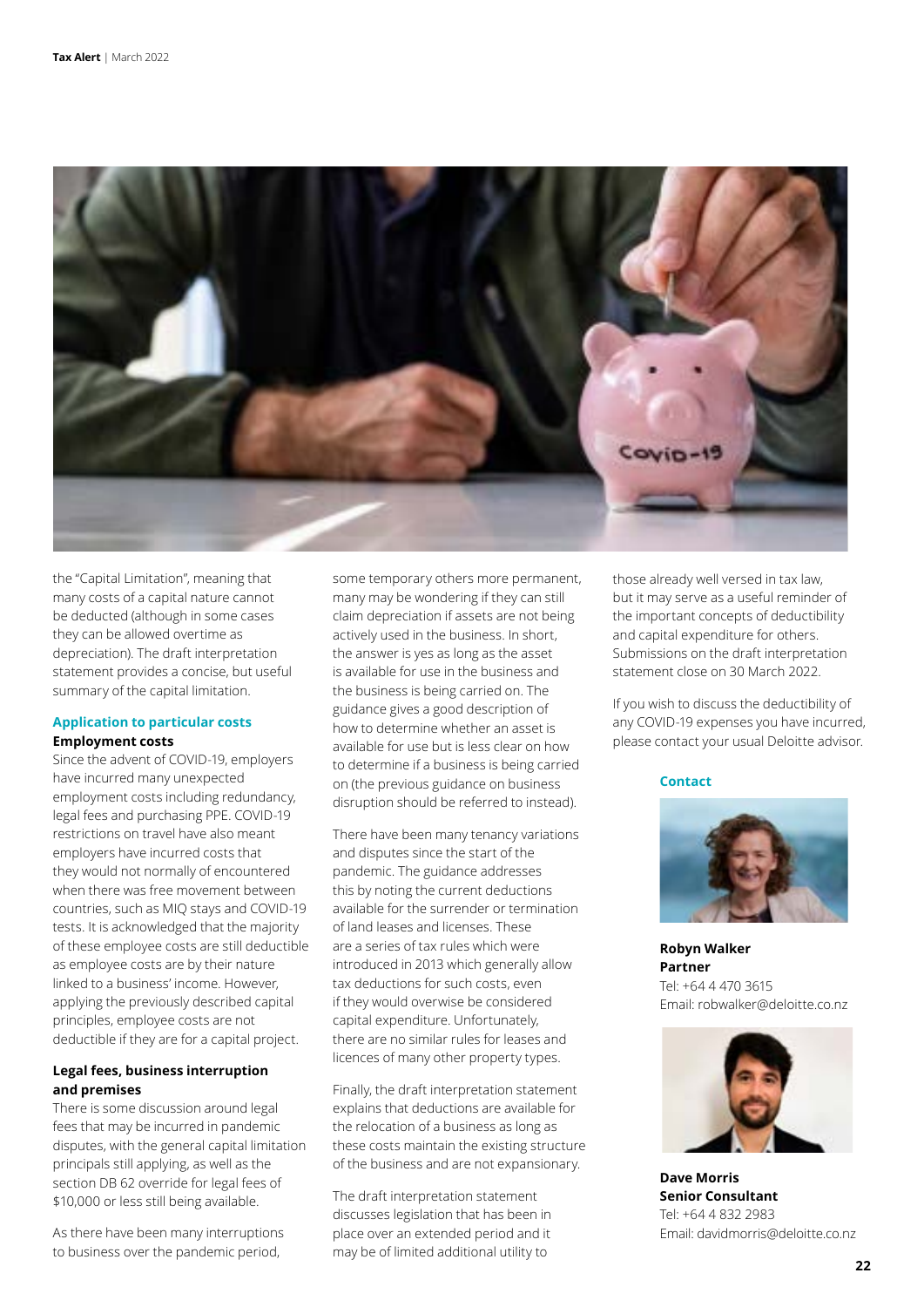# 10 Tax System Insights

By Robyn Walker



The Public Service Act 2000 has introduced a new obligation on Government departments to prepare a Long-Term Insights Briefing (LTIB) at least once every three years. The purpose of the briefing is to make information and impartial analysis available about medium- and long-term trends, risks and opportunities that affect, or may affect New Zealand. An LTIB can set out policy options, with strengths and weaknesses, without the need to indicate a preference for any option.

The [Inland Revenue](https://taxpolicy.ird.govt.nz/publications/2022/2022-other-draft-ltib) has released a draft of its inaugural LTIB for comment. At 96 pages and an additional 37 pages of technical appendices, the LTIB is not for the faint-hearted. If nothing else, it provides a glimpse into how economists think about taxes, which could be summarised as being quite different to someone working in the day-to-day nitty-gritty of tax compliance and analysis of legislation.

The LTIB aims to "help build up an understanding of how taxes on inbound investment can combine to affect incentives to invest in New Zealand". It analyses several hypothetical policy choices such as reducing the company tax rate, accelerating depreciation deductions, increasing the thin capitalisation safe harbour threshold, providing an allowance (i.e. deductions) for corporate equity, and having a dual income tax system that taxes capital and labour differently. Some of these options are quite a shift from the existing tax system.

Rather than attempting to explain or analyse these options, instead, this article presents 10 other insights taken from the briefing.

- 1. New Zealand has an above-average company tax rate (compared with the OECD average) as well as very low foreign direct investment and outbound direct investment. New Zealand has the eighth highest company tax rate in the OECD and the fourth-highest effective marginal tax rate. New Zealand has the highest company tax rate when just looking at similar-sized economies.
- 2. A study of Inland Revenue data on highwealth individuals suggests that only 5% of income is taxed at personal tax rates, 12% is taxed at the trustee tax rate and 83% is taxed at the company tax rate.
- 3. In 2010/11 there was a change to a number of tax rules, including reducing the company tax rate and removing depreciation on buildings and the depreciation loading. The LTIB suggests there is evidence that the result was that effective marginal tax rates increased rather than decreased.
- 4. New Zealand has the highest cost of capital on buildings within the OECD, with a cost of capital of 4.1 (this was 4.9 before commercial building depreciation was reinstated in 2020). The average cost of capital across the OECD is 3.3. The OECD data suggests that New Zealand has relatively high costs of

capital across most asset types.

- 5. Over the last twenty years, there has been an overall increase in the weighted average cost of capital in New Zealand, moving from 3.75% in 2000/01 to 3.83% in 2020/21.
- 6. The gap between the highest personal tax rate (39%) and the company tax rate (28%) is very low by OECD standards. The average difference is 19.5% (Australia is 17%, Ireland is 27%, UK is 26%, US is 17.9%).
- 7. Two international studies have concluded that thin capitalisation rules have a negative effect on employment and investment by multinational corporations.
- 8. There is limited evidence of foreigncontrolled companies maximising debt in New Zealand. The average amount of debt is 43%, and only 9.4% of businesses who complete Inland Revenue's International Questionnaire have between a 50%-60% debt to asset ratio. 44.1% of foreign-owned groups have zero debt in New Zealand.
- 9. Of the debt of foreign-controlled companies, only 37.3% is related party debt.
- 10. 50.1% of all foreign direct investment into New Zealand comes from Australia.

Inland Revenue is interested in receiving feedback on its draft LTIB. Comments can be provided until **14 April 2022**.

#### **Contact**



**Robyn Walker Partner** Tel: +64 4 470 3615 Email: robwalker@deloitte.co.nz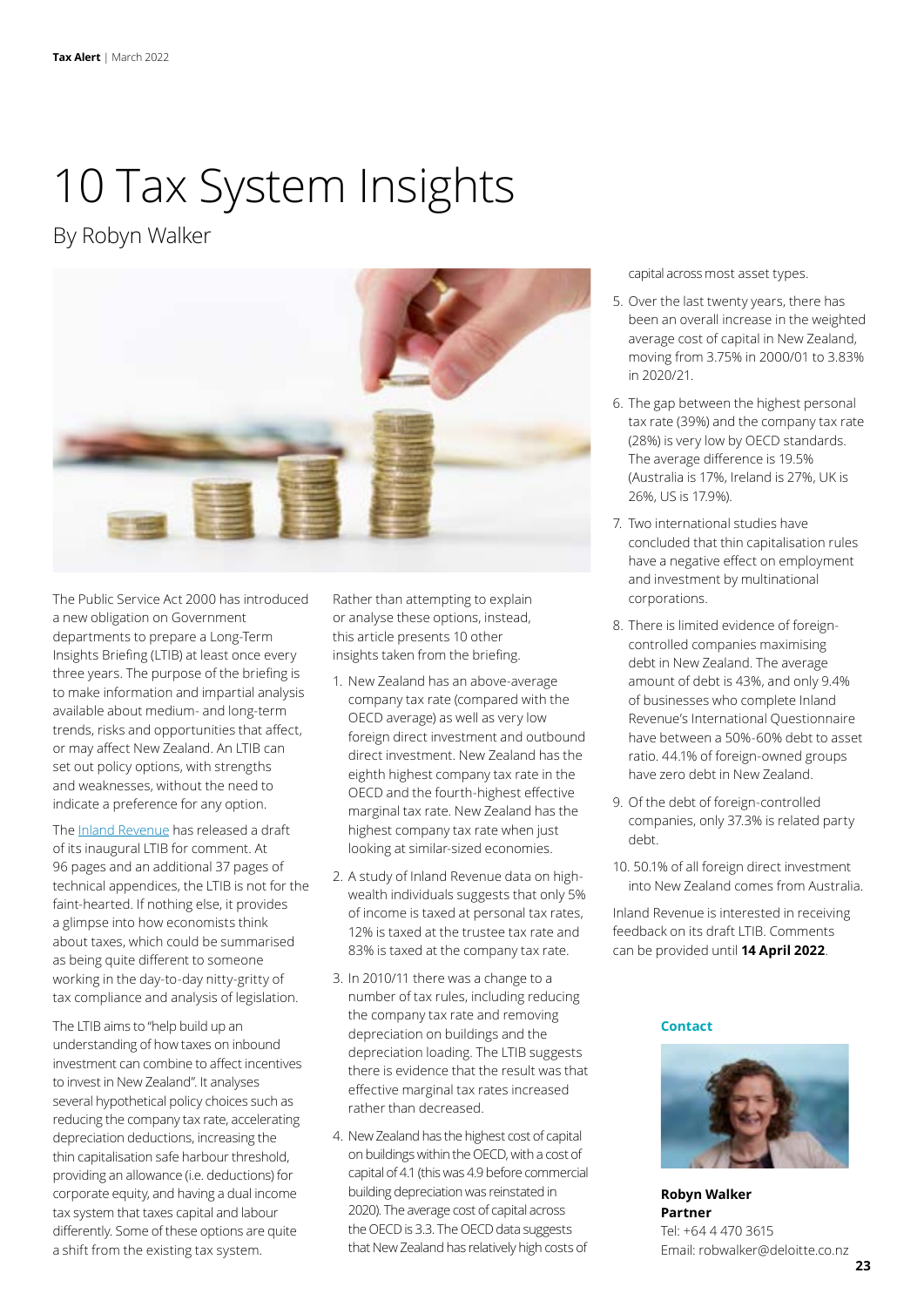# Snapshot of recent developments



# Deloitte Tax Calendar

We're currently working on the Deloitte tri-fold tax calendar containing key tax payment dates, rates and quick tax facts for 2022-2023. If you would like a free copy for your desk or for members of your accounting team, please click [here](https://www.surveymonkey.com/r/XP37LLN) to order.

The calendar will be sent out in early April. Please order your copy by 18th March 2022.

# Tax Legislation and Policy Announcements

# **Changes made to the Small Business Cashflow Loan Scheme**

On 21 February 2022, the Government [announced](https://www.beehive.govt.nz/release/new-financial-support-businesses-affected-omicron) the following changes were being made to the Small Business Cashflow Loans Scheme to support businesses:

- **•** An additional \$10,000 can be drawn down for the SBCS base loan with a repayment period of five years, the first two years being interest-free, providing the loan does not default.
- **•** Removing the first two years of accrued base interest from all borrowers who have, or will, take out a loan under the scheme. This change will mean interest will only start accruing at the beginning of the third year (previously the loan would only be interest-free if repaid in full within two years).

# **Extension of the remittance of penalties and interest**

Inland Revenue's ability to remit interest if a business is late paying its tax because they are adversely affected by COVID-19 has been extended. Penalties and interest can be remitted for tax payments due on or after 14 February 2020 up until 24 March 2022 (including provisional tax). This will soon be extended to 7 April 2024. Please contact your usual Deloitte advisor to discuss eligibility if you have any further queries or would like to make a remittance application.

# **Clean car legislation passed by Parliament**

On 17 February 2021, the Land Transport [\(Clean Vehicles\) Amendment Act](https://www.legislation.govt.nz/act/public/2022/0002/latest/LMS536273.html) received Third Reading in Parliament and was enacted on 22 February 2022. The Act amends the Income Tax Act 2007 by inserting a definition of "clean vehicle discount scheme" into the FBT rules to clarify that, for fringe benefit tax purposes, the cost of the vehicle is net of the amount of the any payment under the clean vehicle discount scheme. The amendments to the Income Tax Act 2007 are deemed to have come into force on 1 July 2021.

#### **NZ Customs deferred payment scheme credit limit may increase automatically**

From February 2022, NZ Customs has started to automatically increase credit limits for selected importers using the [Deferred Payment Scheme.](https://www.customs.govt.nz/business/paying-customs---business/broker-with-a-deferred-account/faqs/) This is to allow Customs to trade more freely, as a result of the global supply chain challenges.

# **New Zealand signs free trade deal with United Kingdom**

The Government has [announced t](http://New Zealand signs free trade deal with United Kingdom
The Government has announced that on 28 February 2022, New Zealand signed a high quality, comprehensive free trade agreement with the United Kingdom, one of the world’s largest economies and an important long standing partner.

On day one, 99.5% of current New Zealand trade will enter duty-free, through a combination of tariff elimination and duty-free quotas. Quotas will grow over time and then be removed.
)hat on 28 February 2022, New Zealand signed a high quality, comprehensive free trade agreement with the United Kingdom, one of the world's largest economies and an important long standing partner.

On day one, 99.5% of current New Zealand trade will enter duty-free, through a combination of tariff elimination and dutyfree quotas. Quotas will grow over time and then be removed.

# Inland Revenue statements and guidance

### **New depreciation rate finder and calculator**

Inland Revenue has added a new combined [Depreciation rate finder and](https://www.ird.govt.nz/income-tax/income-tax-for-businesses-and-organisations/types-of-business-expenses/depreciation/claiming-depreciation/work-out-your-assets-rate-and-depreciation-value)  [calculator](https://www.ird.govt.nz/income-tax/income-tax-for-businesses-and-organisations/types-of-business-expenses/depreciation/claiming-depreciation/work-out-your-assets-rate-and-depreciation-value) onto their website to replace the Depreciation claim calculator and the Depreciation rate finder that was removed in October 2021. The new tool can be used to find the depreciation rate and/or calculate depreciation for a business asset.

# **Australian listed share exemption from the Foreign Investment Fund (FIF) rules tool**

Inland Revenue has added a new [FIF](https://www.ird.govt.nz/income-tax/income-tax-for-businesses-and-organisations/types-of-business-income/foreign-investment-funds-fifs/foreign-investment-fund-rules-exemptions/check-if-australian-shares-are-exempt-from-foreign-investment-fund-rules)  [exemption tool](https://www.ird.govt.nz/income-tax/income-tax-for-businesses-and-organisations/types-of-business-income/foreign-investment-funds-fifs/foreign-investment-fund-rules-exemptions/check-if-australian-shares-are-exempt-from-foreign-investment-fund-rules) to replace the previous tool that was removed in October 2021.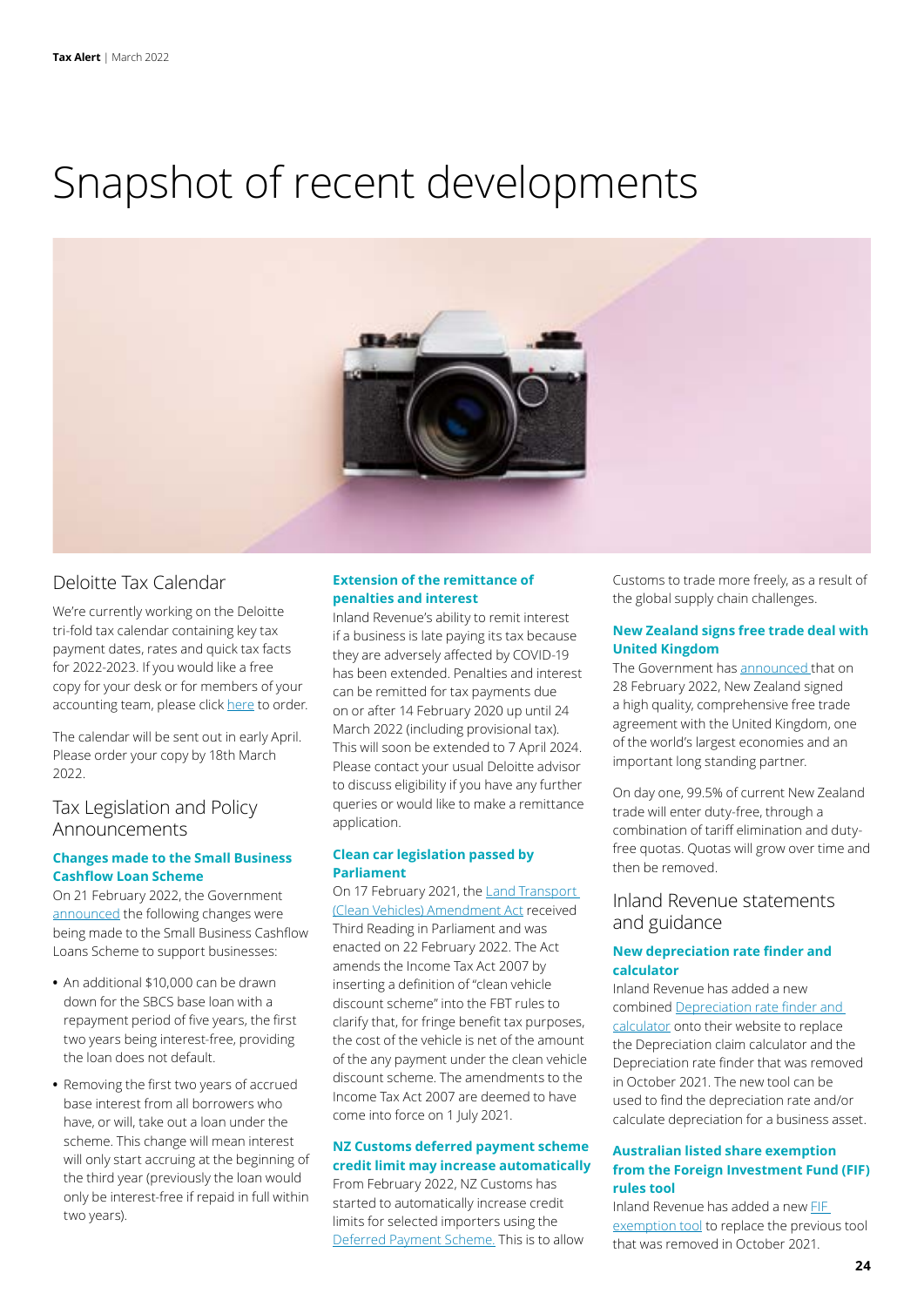

The new tool can be used to check if shares in an Australian company are exempt from the FIF rules.

#### **Support for Taranaki floods**

Significant rainfall and flooding [affected](https://www.ird.govt.nz/updates/news-folder/support-for-taranaki-floods)  [the Taranaki region](https://www.ird.govt.nz/updates/news-folder/support-for-taranaki-floods) over the Waitangi weekend 2022. If this has caused taxpayers to miss a payment, the filing date or they are struggling to deal with tax affairs as a result, they can contact Inland Revenue as they have a range of support available for businesses, individuals and families affected by the floods.

# **Support for flooding in West Coast region and top of South Island regions**

On 13 February 2022, Minister for Rural Communities, Damien O'Connor declared a medium-scale adverse event for the West Coast and top of the South Island regions. To assist farmers and growers, Inland Revenue is exercising discretion to allow early withdrawals from the income equalisation scheme. Inland Revenue also has a range of support in place for affected businesses, individuals and families.

# OECD updates

# Public consultation on Pillar One and Pillar Two

# **Pillar One**

On 4 February 2022, the OECD [released](https://www.oecd.org/tax/beps/oecd-launches-public-consultation-on-the-tax-challenges-of-digitalisation-with-the-release-of-a-first-building-block-under-pillar-one.htm) the first stage of public consultation on the "building blocks" for Amount A of Pillar One. The first building block released is the [Draft Model Rules for Nexus and Revenue](https://www.oecd.org/tax/beps/public-consultation-document-pillar-one-amount-a-tax-base-determinations.pdf)  [Sourcing, w](https://www.oecd.org/tax/beps/public-consultation-document-pillar-one-amount-a-tax-base-determinations.pdf)ith submission having closed on 18 February 2022. The Draft Model Rules provide the detail necessary to identify the end market for specific categories of

transactions, i.e., to identify the jurisdiction in which revenue arises for the purposes of Amount A. The Draft Model Rules constitute a working document reflecting the work undertaken to date and do not yet have the consensus of the OECD Inclusive Framework. The OECD has also published the public comments received.

On 18 February 2022, the OECD released the Pillar One – Amount A: Draft Model Rules for Tax Base Determinations for public consultation, with a submission deadline of 4 March 2022. The tax base rules are designed to calculate the profit (or loss) of a Covered Group that will be used for the Amount A calculation. The tax base is therefore the measure of profit that forms the basis for partial reallocation under Amount A rules. The rules determine that profit (or loss) will be calculated based on the consolidated group financial accounts while making a limited number of book-to-tax adjustments. The rules also include provisions for the carry-forward of losses.

The OECD has also confirmed that a public consultation document for Amount B of Pillar One will be issued in mid-2022, followed by a public consultation event after the comment period.

#### **Pillar Two**

A public consultation document on the implementation framework for Pillar Two will be launched soon, with the public consultation event being held in March. The Subject to Tax Rule of Pillar Two draft model provision and commentary will be released in March 2022 with a defined set of questions set for input.

OECD Countries continue the successful

implementation of international standards on harmful tax practices and tax dispute resolution

On 24 January 2022, the OECD released an update explaining that progress continues in combatting harmful tax practices and providing greater tax certainty. New outcomes on the review of preferential tax regimes and new peer review reports on Mutual Agreement Procedures have been approved by the OECD/G20 Inclusive Framework on Base Erosion Profit Shifting, which groups over 140 countries and jurisdictions on an equal footing for multilateral negotiation of international tax rules.

Note: The items covered here include only those items not covered in other articles in this issue of Tax Alert.

# **OECD Countries continue the successful implementation of international standards on harmful tax practices and tax dispute resolution**

On 24 January 2022, the OECD released an [update](https://www.oecd.org/tax/countries-continue-the-successful-implementation-of-international-standards-on-harmful-tax-practices-and-tax-dispute-resolution.htm) explaining that progress continues in combatting harmful tax practices and providing greater tax certainty. New outcomes on the review of preferential tax regimes and new peer review reports on Mutual Agreement Procedures have been approved by the OECD/G20 Inclusive Framework on Base Erosion Profit Shifting, which groups over 140 countries and jurisdictions on an equal footing for multilateral negotiation of international tax rules.

*Note: The items covered here include only those items not covered in other articles in this issue of Tax Alert.*